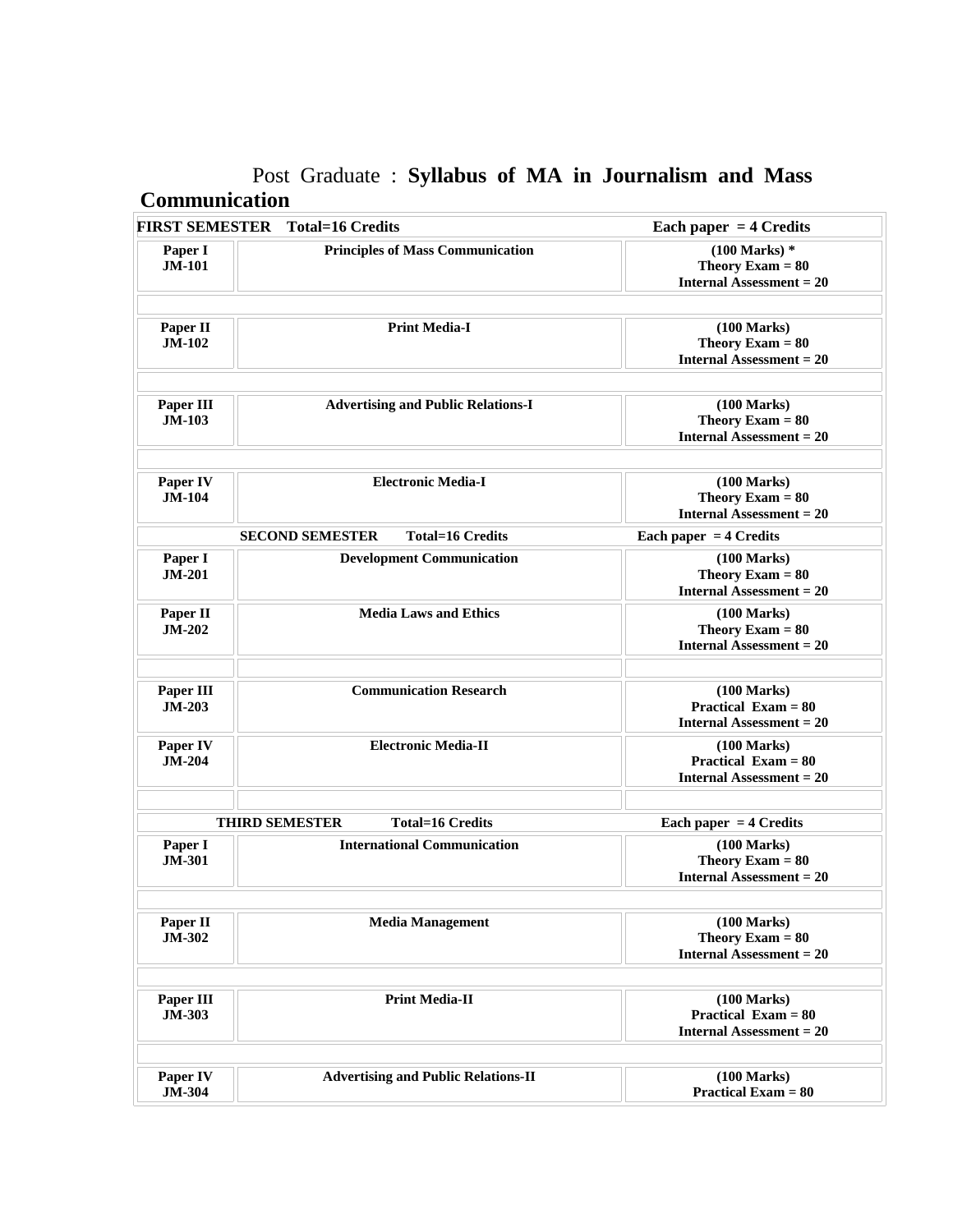| Each paper $=$ 4 Credits                                                               |
|----------------------------------------------------------------------------------------|
| $(100 \text{ Marks})$<br>Theory Exam $= 80$<br><b>Internal Assessment = 20</b>         |
| $(100 \text{ Marks})$<br>Theory Exam $= 80$<br><b>Internal Assessment = 20</b>         |
| $(100 \text{ Marks})$<br><b>Practical Exam = 80</b><br><b>Internal Assessment = 20</b> |
| $(100 \text{ Marks})$                                                                  |
|                                                                                        |

# **Detail Syllabus of MA in Journalism and Mass Communication programme of Tripura University**

## **FIRST SEMESTER**

## **Paper I: JM-101** Marks =100

## *PRINCIPLES OF MASS COMMUNICATION*

Nature and process of human communication, functions of communication, verbal and nonverbal

Communication, intra-personal, inter-personal, small group, public and mass communication.

Models: SMR, SMCR, Shannon and Weaver, Lasswel, Osgood, Dance, Schramm, Gerbener,

Newcomb, convergent and gate-keeping, communication and socialization.

Nature and process of mass communication, media of mass communication, characteristics

and typology of audiences.

Media systems and theories: authoritarian, libertarian, socialistic, social-responsibility, development, participatory. Mass media: public opinion and democracy. Media culture and its

production. Media organizations, media content, market – driven media content – effects, skyvasion, cultural integration and cultural pollution.

Issues of media monopoly – cross-media ownership; Ownership patterns of mass media, ethical aspects of mass media, freedom of speech and expression, right to information, media and social responsibility, media accountability, infotainment and IEC.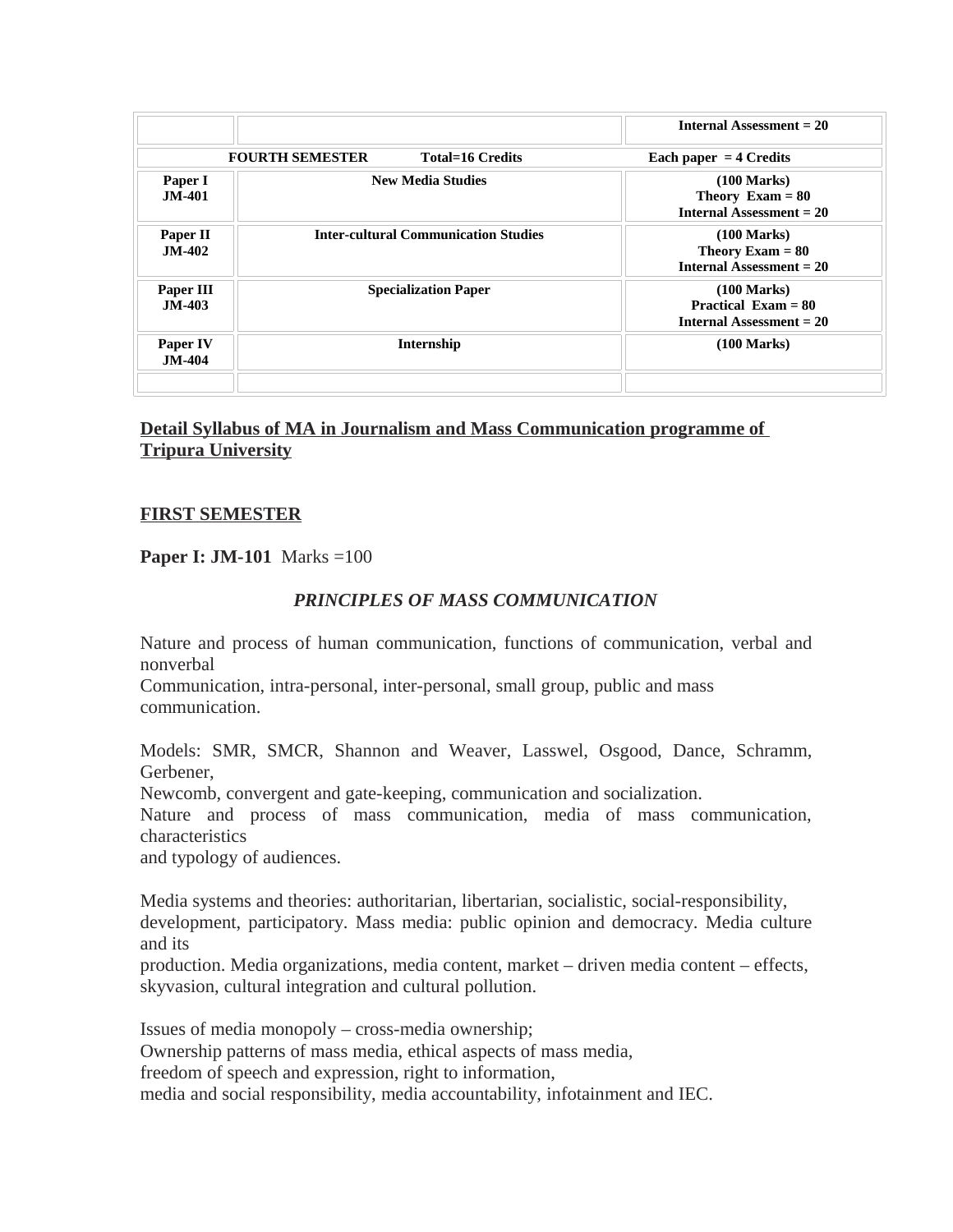#### **Essential Reading:**

- **McQuail Denis. Mass Communication Theory**, 4<sup>th</sup> ed., Sage Publication Ltd., London, 2000.
- **Rogers M. Everett. A History of Communication Study, New York, Free** Press, 1997.
- **EXECUTE:** Littlejohn, W. Stephen. **Theories of Human Communication**, 3<sup>rd</sup> ed., Belmont, California, 1989.
- Severin J. Werner, James W. Tankard Jr., **Communication Theories Origin,** Methods, Uses, 2<sup>nd</sup> ed., New York, Longman, 1988.
- Kincaid, D. Lawrence, Communication Theory Eastern and Western Perspectives, Academic Press Inc., San Diego, 1987.
- Kumar. J. Keval, 'Mass Communication in India, Jaico Publishing house, Bombay, (New Ed.)

#### **Suggested Reading:**

Communication Theories, Origin, Methods, Uses - Werner Severin J and James W Tankard Jr., Longman Publications, 1988 Communication models for the study of Mass Communication - Denis Mc Quail and S. Ven Windah, Longman, Singapore Publications, 1981 Theories of Mass Communication - Theories of Mass Communication - Melvin L Defluer and Sandra J Ball, Longman Publications Theories of Mass Communication - Theories of Mass Communication -Mc Quali's Mass Communication Theory - Theory - Denis Mc Quail, Sage Publications Mass Communicaiton Theory - Stanley J Baran & Dennis K Davis Speech Communicaiton - William D Brooks

## **Paper II: JM-102 Marks=100**

#### *PRINT MEDIA-I*

#### **Group:A**

Language and society- development of language as a vehicle of communication – invention

of printing press and paper – pioneer publications in Europe and USA.Early communication systems in India – development of printing – early efforts to publish newspapers in different parts of India.

Newspapers and magazines in the nineteenth century – first war of Indian Independence and

the press – issues of freedom, both political freedom and press freedom.

Birth of the Indian language press – important personalities of Indian journalism. Journalism in Indian languages ,contribution of Raja Ram Mohun Roy,M K Gandhi and others, birth of the Indian news agencies.

The Indian press and freedom movement – social, political and economic issues before Independence and the Indian press; historical development of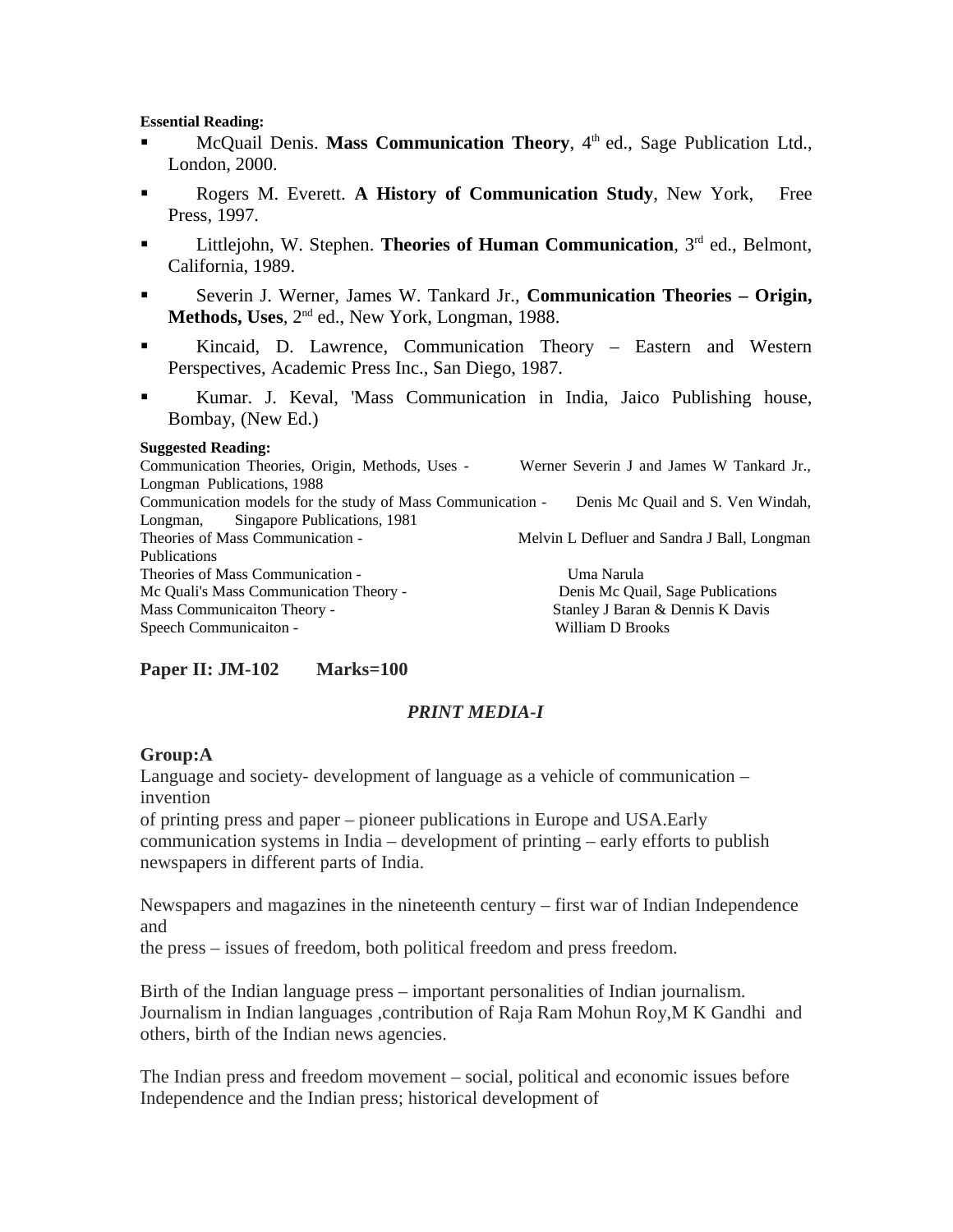Important newspapers and magazines in English; history of the language journalism of the region.

The press in India after Independence; social, political and economic issues and the role of

the Indian press problems and prospects. Issues like backward class movement – Dalit movement – green revolution – agitation for and against reservation – nationalization – privatization – globalization – WTO – land reforms– social issues of the region – political events – other relevant issues

# **Group:B (Reporting and Editing**)

News: definition, concept, elements, values, sources, lead writing, kinds, reporting crime, weather, city life, speech, accident, disaster, court, election, riots, war/conflict/tensions. Interviewing – kinds, purposes, technique.

Interpretative reporting – purposes, techniques.Investigative reporting – purposes, sources, styles, techniques. Columns – development,criticism, reviews, feature writing, news analysis, backgrounding.– Political reporting.– Legislative reporting.– Diplomatic reporting.– Scoops and exclusives and specialized reporting – science, sports, economic,development, commerce, gender, and allied areas reporting for magazines

Editing : Meaning, purposes, symbols, tools, lead, body, paragraphing.– proof reading, meaning, symbols, purposes. News desk, editorial department set-up, news flow, copy management and organization, Headlines – techniques, styles, purposes, kinds of headlines. Dummy page-make-up, layout, principles of photo editing, Magazine editing, layout, graphics.

## **Essential Reading**

| 1              | Hiller Krieghbaum                                   |                | : Facts in Perspective: the Editorial page and News Interpretation,<br>NY Prentice-Hall, 1958       |
|----------------|-----------------------------------------------------|----------------|-----------------------------------------------------------------------------------------------------|
| 2              | George L. Bird and F.E. Merwin                      |                | : The Press and Society: NY Prentice-Hall, 1951                                                     |
| 3              | Curtis D. Macdougall                                |                | Interpretative Reporting: NY Prentice-Hall, 1977 7th ed.                                            |
| 4              | Olin Minkle and John Henry                          |                | How to write columns. (1958)                                                                        |
| 5              | Jeremy Tunstall                                     |                | The Westminster lobby Correspondent                                                                 |
|                | <b>Additional Reading</b>                           |                |                                                                                                     |
| 1              | Bennet, William W.                                  | $\ddot{\cdot}$ | Creative News Photography                                                                           |
| 2              | Burkett, David Warren                               |                | Writing Science News. Golf Publishing Co., Huston, 1973                                             |
| 3              | Copple Neale                                        |                | Depth Reporting, Prentice Hall, New Jersy, 1964                                                     |
| $\overline{4}$ | Crawford, Nelson, Antrim,<br>Rogers, Charles Elkins |                | Agricultural Journalism, F.S. Crofts & Co., New York 1981                                           |
| 5              | Danilov, Victor J.                                  | $\ddot{\cdot}$ | Ublic Affairs Reporting, MacMillan, New York, 1955                                                  |
| 6              | English, Earl & Hatch, Glarence<br>L.               | $\ddot{\cdot}$ | Scholastic Journalism, Iowa State Univeresity Press, Iowa, 1957                                     |
| 7              | Heath, H.C. et al                                   |                | Sports in Journalism. How to cover, write & Edit sports, Iowa<br>State university Press, Iowa 1951. |
| 8              | Henry, John & Hinkle Olin                           |                | : How to write Column, Greenwood Press, New York, 1969                                              |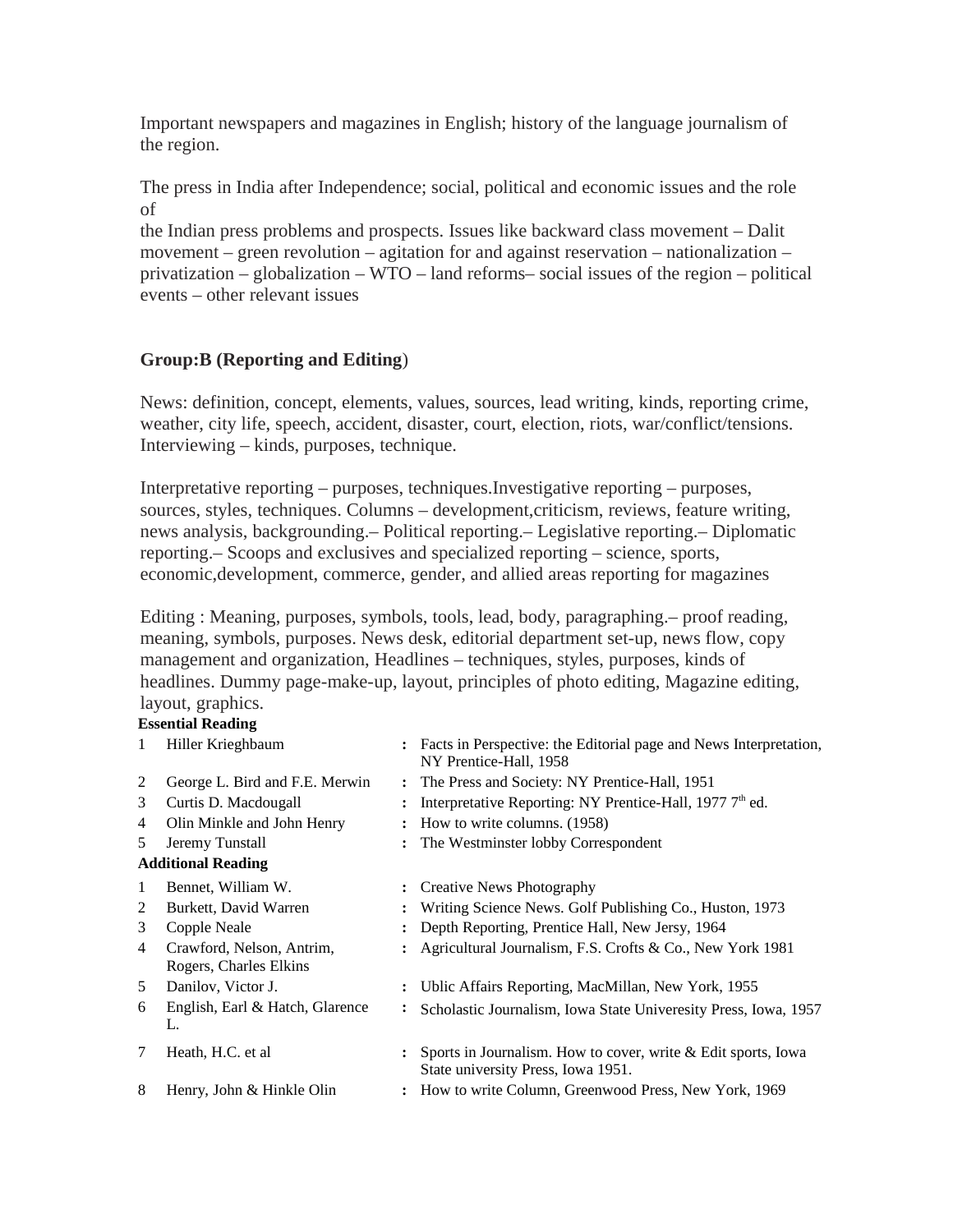| 9  | Kobre, Sidney                                 | $\ddot{\phantom{a}}$ | Backgrounding the News, Greenwood Press, New York 1969                                              |
|----|-----------------------------------------------|----------------------|-----------------------------------------------------------------------------------------------------|
| 10 | Kobre, Sidney                                 |                      | The Press and Contemporary Affairs, Greenwood Press, New<br>York 1969                               |
| 11 | Krieghbaum, Hiller                            |                      | Facts in Perspective: The Edit Page & News Interpretation                                           |
| 12 | Macdougall, Curtis D.                         |                      | Interpretative Reporting, MacMillan, New York, 1941                                                 |
| 13 | Macdougall, Curtis D.                         |                      | The Principles of Editorial Writing, W.W. Brown & Co,;<br>Dibuque, 1972                             |
|    | 14 Maloney, Robert J & Rubestein,<br>Paul Max | $\ddot{\cdot}$       | Writing for the Media. Prentice-Hall, New Jersey. 1980                                              |
| 15 | Mambert, W.A.                                 |                      | Presenting Technical Ideas. John Wiley & Sons, New York 1970                                        |
|    | 16 MacGurie, Delbert                          |                      | Technical & Industrial Journalism, The Stackpole Co.,<br>Pennsylvania, 1956                         |
| 17 | Mencher, Melvin                               |                      | Basic News Writing, W.M.C. Brown & Co. New York, 1989                                               |
| 18 | Ward, William B.                              |                      | Reporting Agriculture, Comstock Publishing Association, New<br>York, 1952                           |
| 19 | Williams, Paul N.                             |                      | Reporting Agriculture, Prentice-Hall, New Jeresey, 1978                                             |
| 20 | Wolseley, R.E.                                |                      | The Changing Magazine, Hastings House, New York, 1973.                                              |
| 21 | Woodward, Stanley                             |                      | Sports Page, Simon & Schuster, New York, 1949                                                       |
| 22 | <b>Stuart Allen</b>                           |                      | Online News, McGraw Hill, 2006                                                                      |
| 23 | George T. Arnold,                             |                      | Media writers handbook, McGraw Hill, 2008                                                           |
| 24 | Micheal Ryan and James W<br>Tankard           |                      | Writing for Print and Digital media with online learning Centre<br>and Power Web, McGraw Hill, 2004 |
| 25 | Pablo J Baczkowski                            |                      | Digitizing the News: Innovation in online newspapers, MIT Press,<br>2004.                           |
| 26 | Cheryl J. Gibbs, Tom Warhover                 | $\ddot{\phantom{a}}$ | Getting the whole story: Reporting and Writing the News,<br>Guilford Press, 2002.                   |
| 27 | Lucy King                                     | $\ddot{\phantom{a}}$ | Internet and the Mass media, Sage Publication, 2008.                                                |
| 28 | Christopher Callahan                          |                      | A Journalists Guide to the Internet: The net as a reporting tool,<br>Ally & Bacon, 2002.            |

## **Paper- III: JM: 103, Marks=100 ADVERTISING AND PUBLIC RELATIONS-I Group : A (Advertising)**

Evolution and growth of advertising – definitions of advertising – relevance of advertising

in the marketing mix – classification of advertising – various media for advertising – national

and global advertising scene – socio-economic effects of advertising.

Ad agency management, various specialist departments in an ad agency: (account planning,

account servicing, creative, media planning, HRD, etc.)

Client related issues and the process, business development, pitching for accounts – agencyclient

interface: the parameters - creative and media briefing process, agency-media interface,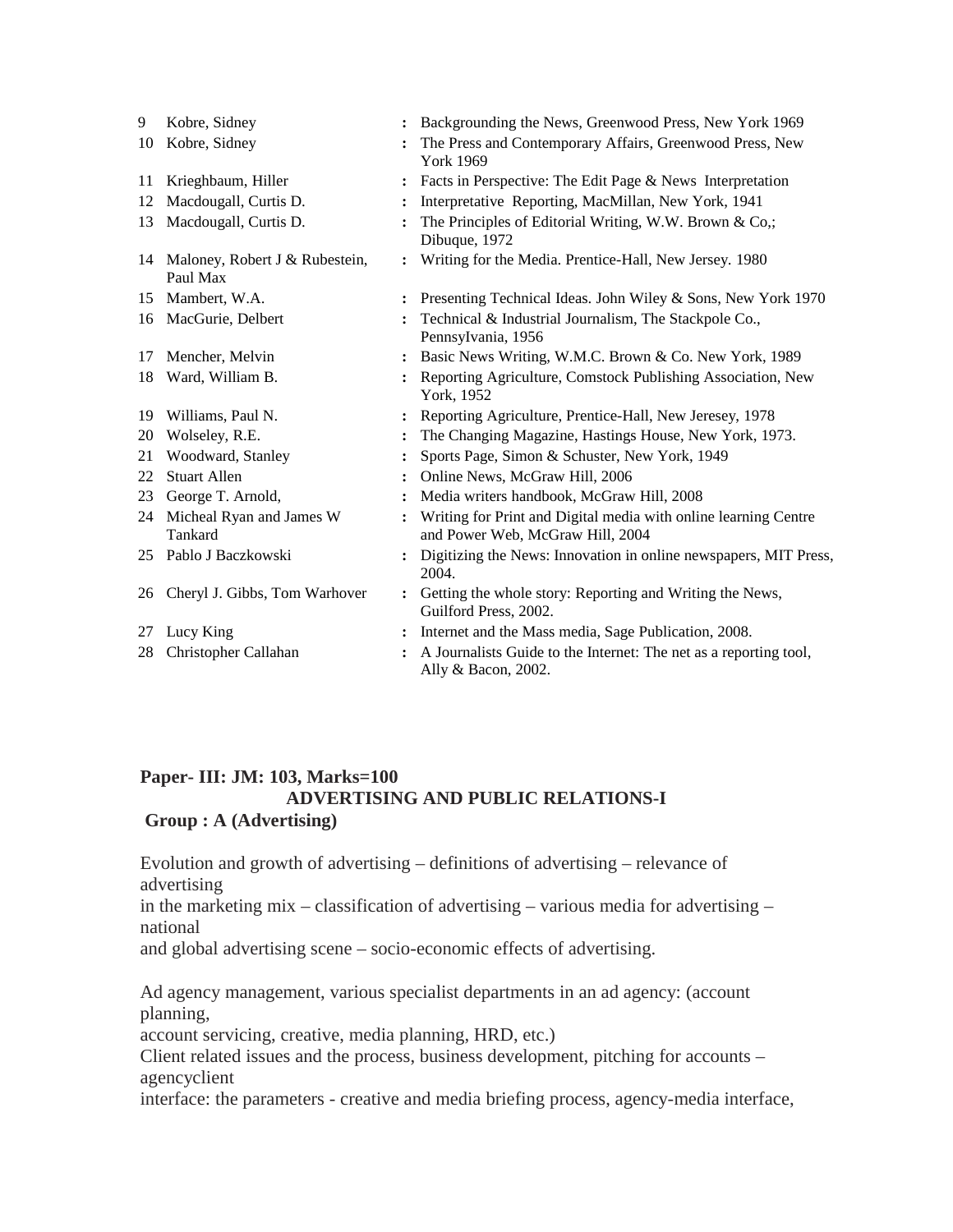agency revenue earning and sources, agency audit.

Mass media laws concerning advertising – apex bodies in advertising AAAI, ASCI etc.), ASCI and its code of conduct, case studies from ASCI **Essential Reading**

| 1              | David Ogilvy                                 | $\ddot{\phantom{a}}$ | Ogilvy of advertising. London Pan Books, London, Sidgwick &<br>Jackson, 1988                |
|----------------|----------------------------------------------|----------------------|---------------------------------------------------------------------------------------------|
| 2              | David Ogilvy                                 | $\colon$             | The Unpublished David Ogilvy                                                                |
| З              | David Ogilvy                                 | $\ddot{\cdot}$       | Confessions of an Advertising Man. London, Longman, 1969                                    |
| 4              | Subroto Sengupta                             | $\ddot{\cdot}$       | Cases in Advertising and Communication Marketing                                            |
| 5              | Subroto Sengupta                             | $\ddot{\cdot}$       | Positioning (New Delhi, Tata-Mcgraw Hill 1990                                               |
| 6              | Waston S. Dunn & Armold<br>Darbe             | $\ddot{\cdot}$       | Advertising: Its Role in Modern Marketing, 1982, Chicago,<br>Dryden Pr. 5 <sup>th</sup> ed. |
| $\overline{7}$ | J.N. Hobsen                                  | $\ddot{\cdot}$       | Select on Advertising Media. 5 <sup>th</sup> ed., London, Business Books,<br>1968           |
| 8              | Jack Haskins                                 | $\ddot{\cdot}$       | Advertising Research & Testing.                                                             |
|                |                                              |                      | International Correspondence School 1963                                                    |
| 9              | Dorothy Cohen                                | $\ddot{\cdot}$       | Advertising. NY, Wiley, 1972                                                                |
| 10             | Bailinger, Raymond                           |                      | Layout. Reinhold Publishing Corporation, New York, 1956                                     |
|                |                                              | ፡                    |                                                                                             |
| 11             | Caples, John                                 | $\ddot{\cdot}$       | Testes Advertising Methods, Harper & Bros., New York 1997.                                  |
| 12             | Darbe, Arnold & Dunn, Waston<br>S.           | $\ddot{\cdot}$       | Advertising: its Role in Modern Marketing. McGraw Hill, New<br>York, 1964.                  |
| 13             | Durban, Arnold                               | :                    | Advertising                                                                                 |
| 14             | Engel, Jack                                  | $\ddot{\cdot}$       | Advertising. McGraw Hill, New York, 1980.                                                   |
| 15             | Frey, Albert Westley                         | $\ddot{\cdot}$       | Advertising. Ronald Press Co., New York, 1970.                                              |
| 16             | Harrison, Tony (ed)                          | $\ddot{\cdot}$       | A handbook of Advertising Techniques. Kogan page, London,<br>1989                           |
| 17             | Hattwick Melvin S.                           | $\ddot{\cdot}$       | How to use Psychology for better Advertising. Prentice Hall, New<br>Jersey, 1982.           |
| 18             | Jefkins, Frank                               | $\ddot{\cdot}$       | Copywriting & its presentation. International Textbook Co.,<br>London, 1977.                |
|                | 19 Kanuk, Leslie Lazer &<br>Schiffman; Leon. | $\ddot{\cdot}$       | Consume behaviour. Prentice Hall, New Jersey, 1982.                                         |
|                | 20 Kleinman, Philip                          | ፡                    | Advertising Inside Out. W.H. Allen, London, 1977.                                           |
| 21             | Kirkpatrick, C.A.                            | $\ddot{\cdot}$       | Mass Communication in Marketing. Houghton-Mifflin, Boston<br>1959.                          |
| 22             | Nicoll David Shelley                         | ፡                    | Advertising MacDonald & Evans, Plymouth, 1978.                                              |
| 23             | Norris, James S.                             | $\ddot{\cdot}$       | Advertising. Prentice Hall, New Jersey, 1984.                                               |
| 24             | Warner, Daniel S. & Wright,<br>John S.       |                      | Advertising. West Publishing Co., 1974.                                                     |
| 26             | Ajanta Chakravarty                           | ፡                    | Advertising, Rupa Co., 2003.                                                                |
| 27             | <b>White Roderick</b>                        | ፡                    | Advertising, McGraw Hall book company international Ltd, 2000.                              |
| 28             | Gupta OM                                     |                      | Advertising in India, Kalpaz publications, 2005.                                            |
| 29             | Haig Matt                                    | ፡                    | Brand failures, Kogan Page Ltd., 2003.                                                      |
| 30             | Parameswaran MG                              | ፡                    | Brand building advertising, Tata McGraw Hall Publisher, 2001.                               |
| 31             | Kapoor Jagdeep                               |                      | Brand Naamkaran for Desi Khari English Marie segments, BPI                                  |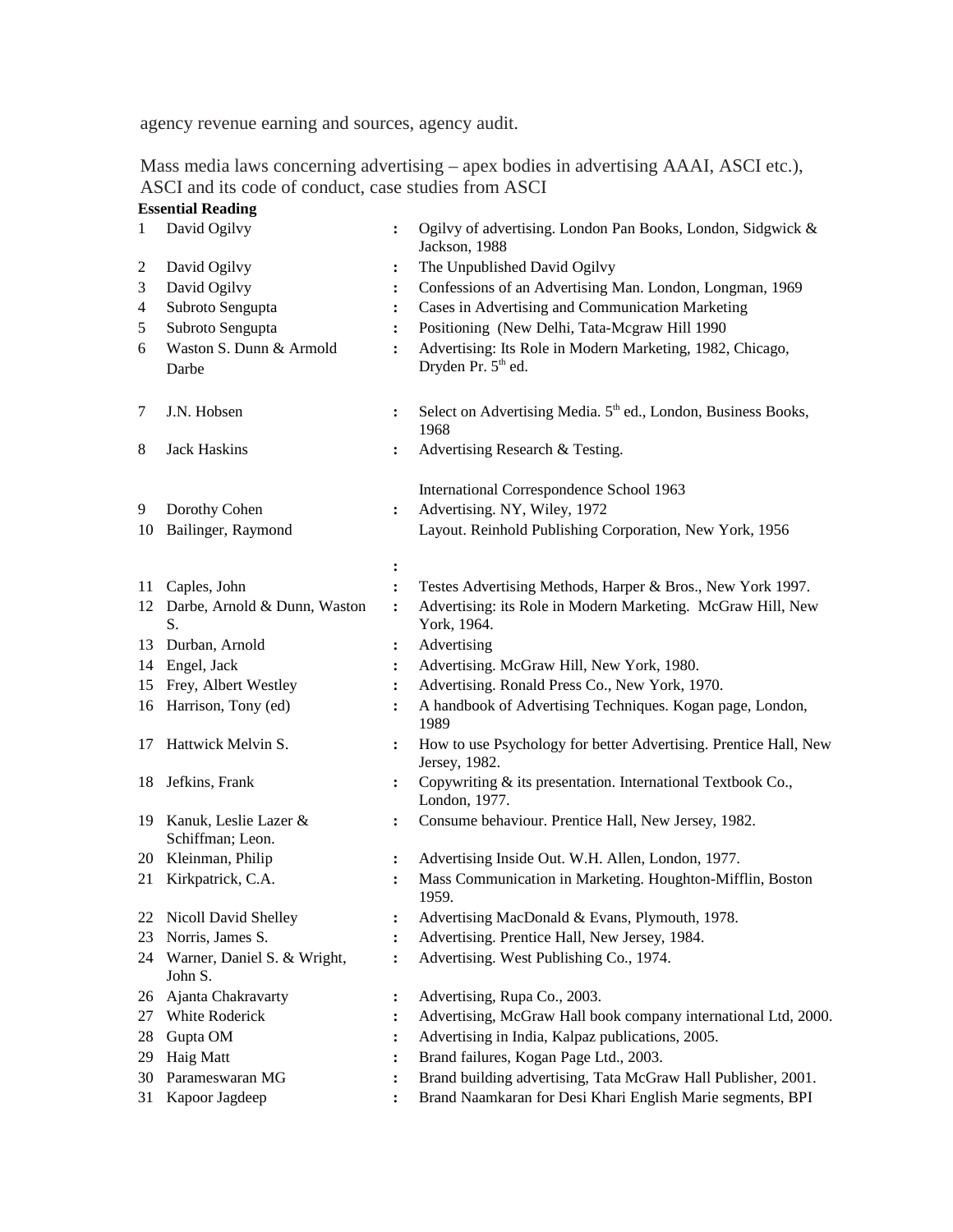| 32<br>33<br>34<br>35<br>36 | Tiwari Sayay<br><b>Ghosal Subhas</b><br>Valladares Juae A.<br><b>Brierley Sean</b><br>John Philip Jones | :<br>$\ddot{\cdot}$ | (India) Pvt. Ltd., 2002<br>The (un) Common Sense of Advertising, Response Books, 2003.<br>The making of Advertising', Mac Millian India Ltd., 2002.<br>The Craft of Copywriting. Response Books, 2000.<br>The Advertising Handbook, Routedges, 2002.<br>The ultimate secrets of Advertising. Sage Publication Inc., 2002. |
|----------------------------|---------------------------------------------------------------------------------------------------------|---------------------|---------------------------------------------------------------------------------------------------------------------------------------------------------------------------------------------------------------------------------------------------------------------------------------------------------------------------|
|                            | <b>Additional Reading</b>                                                                               |                     |                                                                                                                                                                                                                                                                                                                           |
| $\mathbf{1}$               | Bajpai, Shailaja & Unikrishnan,<br>Namita                                                               | $\ddot{\cdot}$      | The Impact of Television Advertising on children. SAGE, New<br>Delhi, 1996.                                                                                                                                                                                                                                               |
| 2                          | Berelson, Bernard & Janowitz,<br>Morris (Ed.)                                                           |                     | Reader in Public Opinion & Communication. The Free Press, New<br>York, 1996.                                                                                                                                                                                                                                              |
| 3                          | Berman, Ronald                                                                                          | ፡                   | Advertising & Social Change. SAGE, Newbury Park, 1981.                                                                                                                                                                                                                                                                    |
|                            |                                                                                                         |                     |                                                                                                                                                                                                                                                                                                                           |
| 4                          | Burke, Kenneth                                                                                          | $\ddot{\cdot}$      | A grammar of motives. Prentice-hall Englewood Cliffs, 1946.                                                                                                                                                                                                                                                               |
| 5                          | Burke, Kenneth                                                                                          |                     | A Rhetoric of motive. Prentice-hall Englewood Cliffs, 1950.                                                                                                                                                                                                                                                               |
| 6                          | Cannon, Tom                                                                                             | $\ddot{\cdot}$      | Advertising Research: Intertext-Books, London, 1973.                                                                                                                                                                                                                                                                      |
| 7                          | Cannon, Tom                                                                                             |                     | Advertising: The Economic Implications. Intertext-Books,<br>London, 1973.                                                                                                                                                                                                                                                 |
| 8                          | Ewen, Stuart                                                                                            | $\ddot{\cdot}$      | Captains of Consciousness. McGraw Hill, New York, 1976.                                                                                                                                                                                                                                                                   |
| 9                          | Katz, Daniel et al (ed.)                                                                                |                     | Public Opinion & Propaganda. The Dryden Press, New York,<br>1962.                                                                                                                                                                                                                                                         |
| 10                         | Maslow, Abraham                                                                                         | :                   | Motivation & Personality. Harper & Bros., New York, 1954.                                                                                                                                                                                                                                                                 |
| 11                         | McLuhan H. Marshall                                                                                     | :                   | The Mechanical Bridge. Routledge & Kegan Paul, London, 1951.                                                                                                                                                                                                                                                              |
| 12                         | Oliver, Robert T.                                                                                       |                     | Culture & Communication. Charles C. Thomas, Springfield, 1962.                                                                                                                                                                                                                                                            |
| 13                         | Packard, Vance                                                                                          | $\ddot{\cdot}$      | The Hidden Persuaders. Longmans, London, 1961.                                                                                                                                                                                                                                                                            |
| 14                         | Porter, Lyman & Roberts, Karlene<br>(ed.)                                                               | ፡                   | Communication in Advertising. Penguin, Middlesex, 1977.                                                                                                                                                                                                                                                                   |
| 15                         | Sargant, William                                                                                        | $\ddot{\cdot}$      | Battle for the Mind. Heinemann, London, 1957                                                                                                                                                                                                                                                                              |
| 16                         | Tolley, B. Stuart                                                                                       |                     | Advertising & marketing Research. Nelson- Hall, Chicago, 1977.                                                                                                                                                                                                                                                            |
|                            | 17 Wademan, Victor                                                                                      |                     | Risk-Free Advertising. John Wiley & Sons, New York, 1977.                                                                                                                                                                                                                                                                 |
|                            | Group: R (Public Relations)                                                                             |                     |                                                                                                                                                                                                                                                                                                                           |

# **Group: B (Public Relations)**

Evolution and history of public relations – definitions of PR, PR and allied disciplines (publicity, propaganda, public affairs, lobbying, etc.).

Symmetrical and asymmetrical theories of PR - law and ethics of PR (defamation, copyright,

invasion of privacy; PRSI code of ethics).

Interface of PR with various management disciplines (human resource development, finance,

marketing, law, etc.) - publics in PR, PR tools (interpersonal, mass media and selective media) – PR in industry (public sector, private sector and multinational) – PR in central and

state governments and the functioning of various media units of the state and Union governments.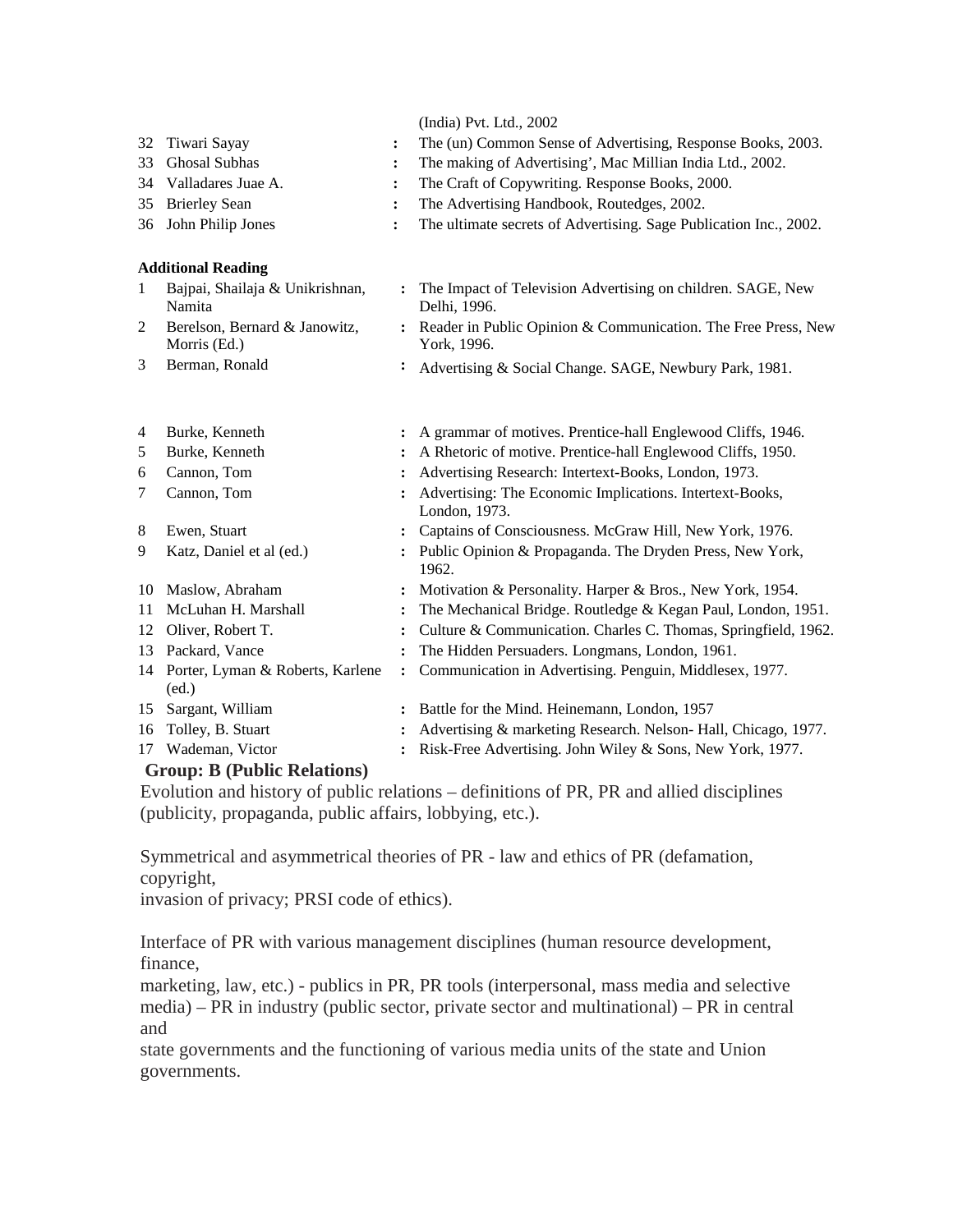Writing for PR : internal publics (house journals, bulletin boards, open houses, suggestion boxes, video magazines, etc.).

Writing for media (press release/backgrounder, press brief, rejoinders, etc).

#### **Essential Reading**

| $\mathbf{1}$ | Scott M. Cutlip & A.H. Genter                |                      | : Effective Public Relations. 3 <sup>rd</sup> ed.                                          |
|--------------|----------------------------------------------|----------------------|--------------------------------------------------------------------------------------------|
|              |                                              |                      | Englishwood Cliffs, Prentice-hall, 1964.                                                   |
| 2            | Fraser P. Seital                             |                      | The Practice of Public Relations. 2 <sup>nd</sup> ed., Columbus Bell & Howell<br>Co. 1984. |
| 3            | S.K. Roy                                     |                      | Corporate Image of India. New Delhi, Sh. Ram Center, 1974.                                 |
| 4            | Krishnachander Lehiri                        | $\ddot{\cdot}$       | Publicity: Art and Literature with special reference to India.                             |
| 5            | John Lee                                     | $\ddot{\phantom{a}}$ | Diplomatic. Persuaders, N.Y. Wiley, 1968.                                                  |
| 6            | Rajendra                                     |                      | Lok Sampark (Haryana Hindi Granth Academy, Chandigarh)                                     |
| 7            | Dilgir, H.S.                                 |                      | Lok Sampark-Sanchar Atay Sandhan (Kala Darpan Prakashan<br>Chandigarh)                     |
| 8            | Mehta, D.S.                                  |                      | : Handbook of Public Relations in India<br>(Allied<br>Publishers, New Delhi.).             |
| 9            | Black, Marwin & Harlow, Rex                  | $\ddot{\cdot}$       | Practical Public Relations. Harper & Bros.; New York, 1952.                                |
| 10           | Black, Sam                                   | $\mathbf{r}$         | Practical Public Relations Pitman, London, 1978.                                           |
|              | 11 Black, Sam                                | $\ddot{\phantom{a}}$ | Role of Public Relations in Management. Pitman, London, 1972.                              |
|              | 12 Bowman, Pat & Ellis, Nigel<br>(ed.)       | $\mathbf{r}$         | Handbook of Public Relations. George Harrap & Co., Ltd,<br>London, 1985                    |
|              | 13 CanField, Bertrand & Moore,<br>H. Frazier |                      | : Public Relations. Richard D. Irwin, Illionis, 1985.                                      |
|              | 14 Center, Allen H. & Cutlip,<br>Scott M.    | $\mathbf{L}$         | Effective Public Relations, Prentice Hall, New Jersey. 1978.                               |
|              | 15 Cunard, Peter & Capper Allen<br>(ed)      |                      | : Public Relations Casebook, Logan Paul, London, 1990                                      |
|              | 16 Haywood, Roger                            |                      | All about PR. McGraw Hill, Singapore, 1987.                                                |
| 17           | Jethwarey, Jaishri N. et. Al.                | $\ddot{\phantom{a}}$ | Public Relations. Sterling Publishers, New Delhi, 1994.                                    |
| 18           | Lasly, Philip (ed.)                          | $\mathbf{r}$         | Public Relations Handbook. Prentice Hall, New Jersey. 1979.                                |
|              | 19 Pavlik, John V.                           | $\ddot{\phantom{0}}$ | Public Relations, SAGE Beverly Hills, 1987.                                                |
| 20           | Sahai, Baldeo                                |                      | Public Relations. Standing conference of Public Enterprises, New<br>Delhi, 1985.           |
| 21           | Simon Raymond                                |                      | : Public Relations. Grid Inc., Ohio, 1977.                                                 |
| 22           | Pavlik, John V.                              |                      | : Public Relations, What Research Tells us. Sage, New Delhi, 1987.                         |
| 23           | Scitel, Fraier p.                            |                      | The practice of Public Relations, Merill, Ohio, 1984                                       |
| 24           | Prabhakar, Naval & Basu,<br>Narendra         | $\colon$             | Public Relations: Principles & Functions. Common Wealth, New<br>Delhi, 2007.               |
|              | 25 Prabhakar, Naval & Basu,<br>Narendra      |                      | : Public Relations: Nature & Scope. Common Wealth, New Delhi,<br>2007.                     |
| 26           | Ridgway, Judith                              | $\ddot{\cdot}$       | Handling the Media & Public Relations. Infintiy Books, New<br>Delhi, 2005.                 |
| 27           | Oxley, Harold                                |                      | The principles of Public Relations, Kogan page, London, 1987                               |
| 28           | Levy, Stuart M.                              |                      | Public Relations and integrated communications, Lotus Press,<br>New Delhi, 2006.           |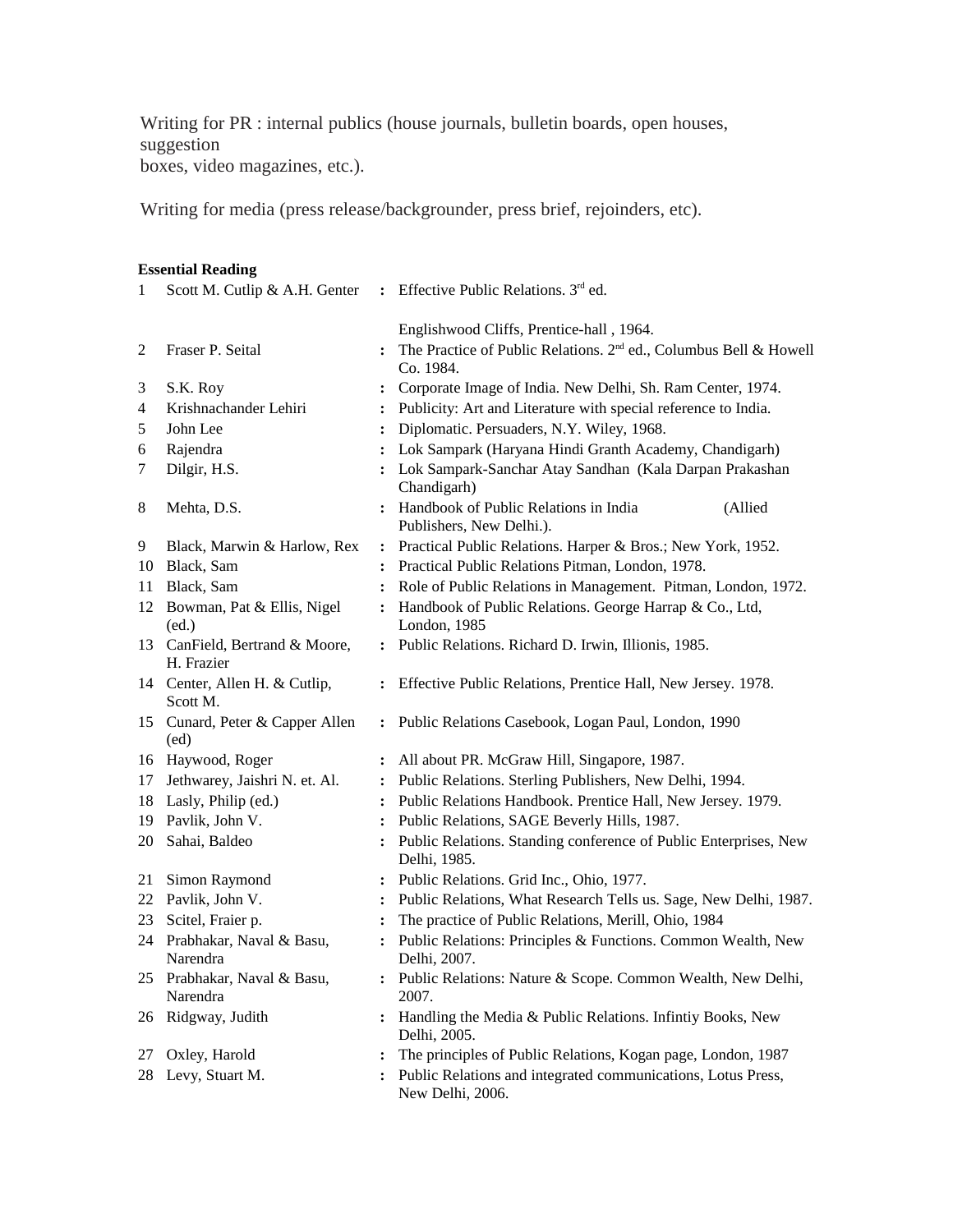|              | 29 Balan, K.R.                                 |                      | : Lectures on applied Public Relations. Educational Publishers, New<br>Delhi, 1990.                         |
|--------------|------------------------------------------------|----------------------|-------------------------------------------------------------------------------------------------------------|
| 30           | Dubey V.K.                                     |                      | Public Relations management. Common Wealth, New Delhi,<br>1997.                                             |
| 31           | Newsom D, Turk, JV and<br>Kurckeberg D.        |                      | This is PR: The Realities of Public Relations. Wadswoth,<br>Singapore, 2000.                                |
| 32           | Caywood, Clark L.                              |                      | The Handbook strategic Public Relations and integrated<br>communications. Tata McGraw hill, New York, 2004. |
| 33           | Zettl, Herbert                                 |                      | Television Production handbook. Wadsworth, CA, 2003.                                                        |
|              | <b>Additional Reading</b>                      |                      |                                                                                                             |
| $\mathbf{1}$ | Agarwala-Rogers, Rekha &<br>Rogers, Everett M. |                      | : Communication in Organisations. The Free Press, Toronto, 1976.                                            |
| 2            | Berelson, Bernard & Janowitz,<br>Morris (Ed.)  | $\ddot{\phantom{a}}$ | Reader in Public Opinion & Communication.                                                                   |
|              |                                                |                      | The Free Press, New York, 1966.                                                                             |
| 3            | Brembeck Winston & Howell,<br>William          | $\ddot{\phantom{a}}$ | Persuasion, Prentice Hall, New Jersey. 1976.                                                                |
| 4            | Broom, Glen & Dozier, David                    |                      | Using Research in Public Relations. Prentice Hall, New Jersey.<br>1990.                                     |
| 5            | Burke, Kenneth                                 |                      | A grammar of motives. Prentice-hall Englewood Cliffs, 1946.                                                 |
| 6            | Burke, Kenneth                                 |                      | A Rhetoric of motive. Prentice-hall Englewood Cliffs, 1950.                                                 |
| 7            | Cantrill Hadley                                |                      | Cauging Public Opinion. Princeton University Press, Princeton,<br>1947.                                     |
| 8            | Dance, Frank E.X. & Larson,<br>Carl E.         |                      | Speech. Holt, Rinehart & Winston, New York, 1972                                                            |

# **Paper -IV: JM-104 Matks=100**

# **ELECTRONIC MEDIA –I**

Evolution and growth of electronic media : radio, television and internet. Characteristics of radio, television and Internet as medium of communication – spoken, visual and multiple

versions of information through links. Principles and techniques of audio-visual communication

– thinking audio and pictures, grammar of sound, visuals and web production.

 Radio:Development of radio as a medium of mass communication – technology innovations; historyof radio in India – radio as an instrument of propaganda during the World War II.

Emergence of  $AIR$  – commercial broadcasting – FM radio – state and private initiatives.

Television:Development of television as a medium of mass communication – historical perspective of television in India – satellite and cable television in India.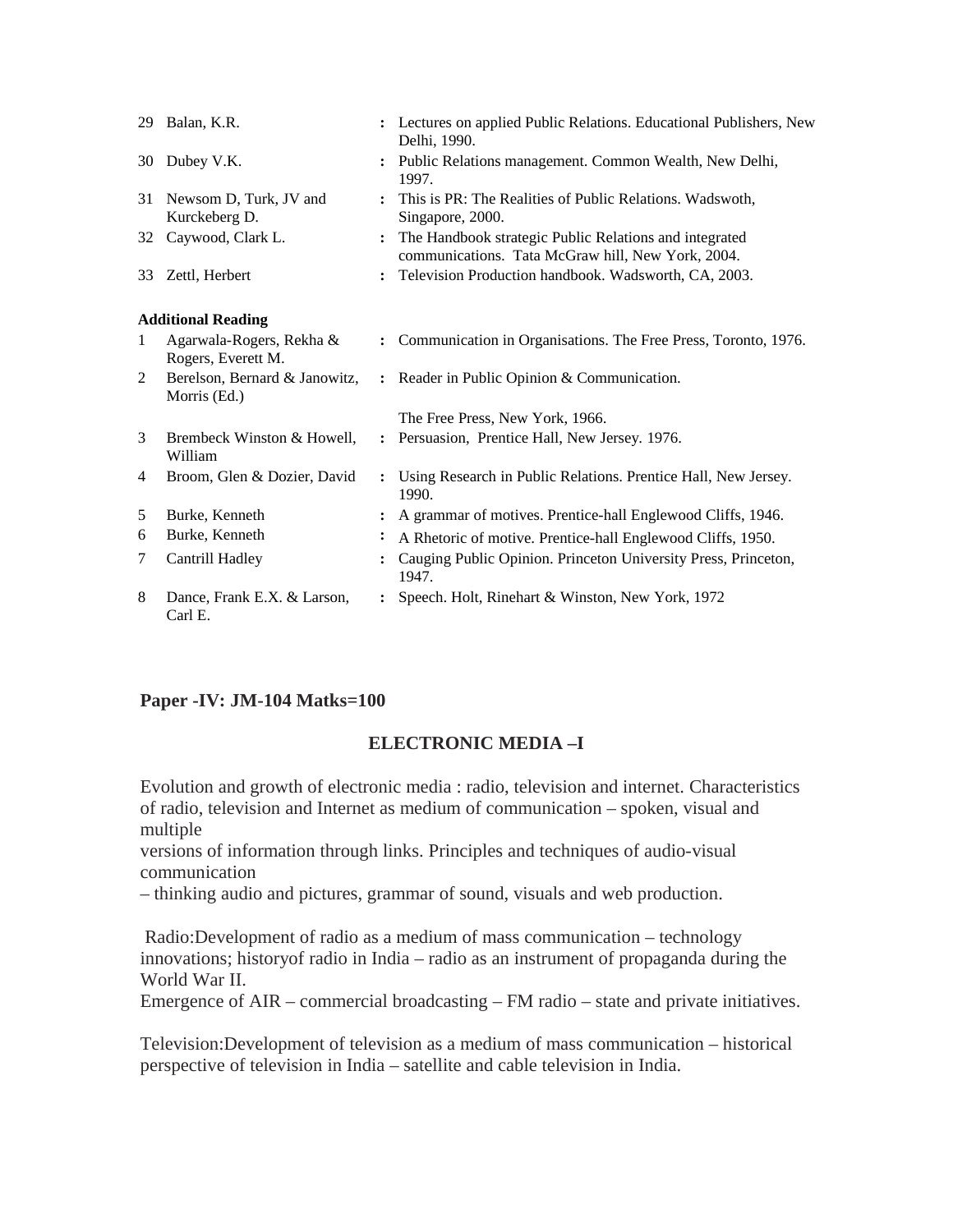Films:Early efforts – film as a mass medium; historical development of Indian films – silent era –talkies – Indian cinema after Independence; parallel cinema – commercial Cinema;documentaries – issues and problems of Indian cinema.

Folk media: Traditional media in India – regional diversity – content – form – character – utility – evaluation-- future.

| <b>Suggested Readings:</b>            |                                                                                              |
|---------------------------------------|----------------------------------------------------------------------------------------------|
| 1. N.C. Pant                          | Modern Journalism, Principle & Practice<br>Kanishka Publishers, Distributors, N.D.-02, 2004  |
| 2. Uma Joshi                          | Textbook of Mass Communication & Media<br>Anmol Publications[P] Ltd., N.D-02, 1999           |
| 3. R.K. Ravindaran                    | Handbook of Radio, Television & Broadcast<br>Journalism, Anmol Publication, Delhi, 1999      |
| 4. Shymali Bhattarcharjee             | Mass Media Kanishka Publishers, New Delhi-02<br>2005.                                        |
| 5. Keval J. Kumar                     | Mass Communication in India, Jaico Publishing<br>House, 121, Mahatma Gandhi Road, Mumbai-01. |
| 6. Paul Chantler, Peter Stewart       | Basic Radio Journalism, Focal Press 2003                                                     |
| 7. Stuart We. Hyde                    | Television & Radio Announcing, Kanishka<br>Publishers, New Delhi, 1998                       |
| 8. Janet Trewin                       | Presenting on TV and Radio, Focal Press,                                                     |
| 9. Jan K. Hakemulder                  | Radio and TV Journalism, Anmol<br>Publications, New Delhi, 1998                              |
| 10. R.K. Ravindran                    | Handbook of Radio, TV and Broadcast<br>Journalism, Anmol Publications, New Delhi.            |
| 11. O.P. Sharma                       | Practical Photography, Hind Pocket Books 2001                                                |
| 12. Michael Langford                  | Basic Photography, Focal Press, 2003                                                         |
| 13. James A. Folts, Ronald P. Lovell: | Handbook of Photography,<br>Fred C. Zwahlen, Jr. Delmal Thomsan learning, 2002               |
| 14. Lee Frost                         | Photography, Hodder Headline, 1993.                                                          |
| 15. Ralph Donalds, Thomas Spann       | Fundamentals of TV Production,<br>Surjeet Publications, New Delhi                            |
| 16. Lynne S. Gross, Larry W. Ward     | Electronic moviemaking,<br><b>Wadsworth Publishing</b>                                       |
| 17. Neill Hicks                       | Screen writing, Michael Wiese Productions                                                    |
| 18. Herbert Zettl                     | TV Production Handbook, Thomas-<br>Wadsworth, Publishing                                     |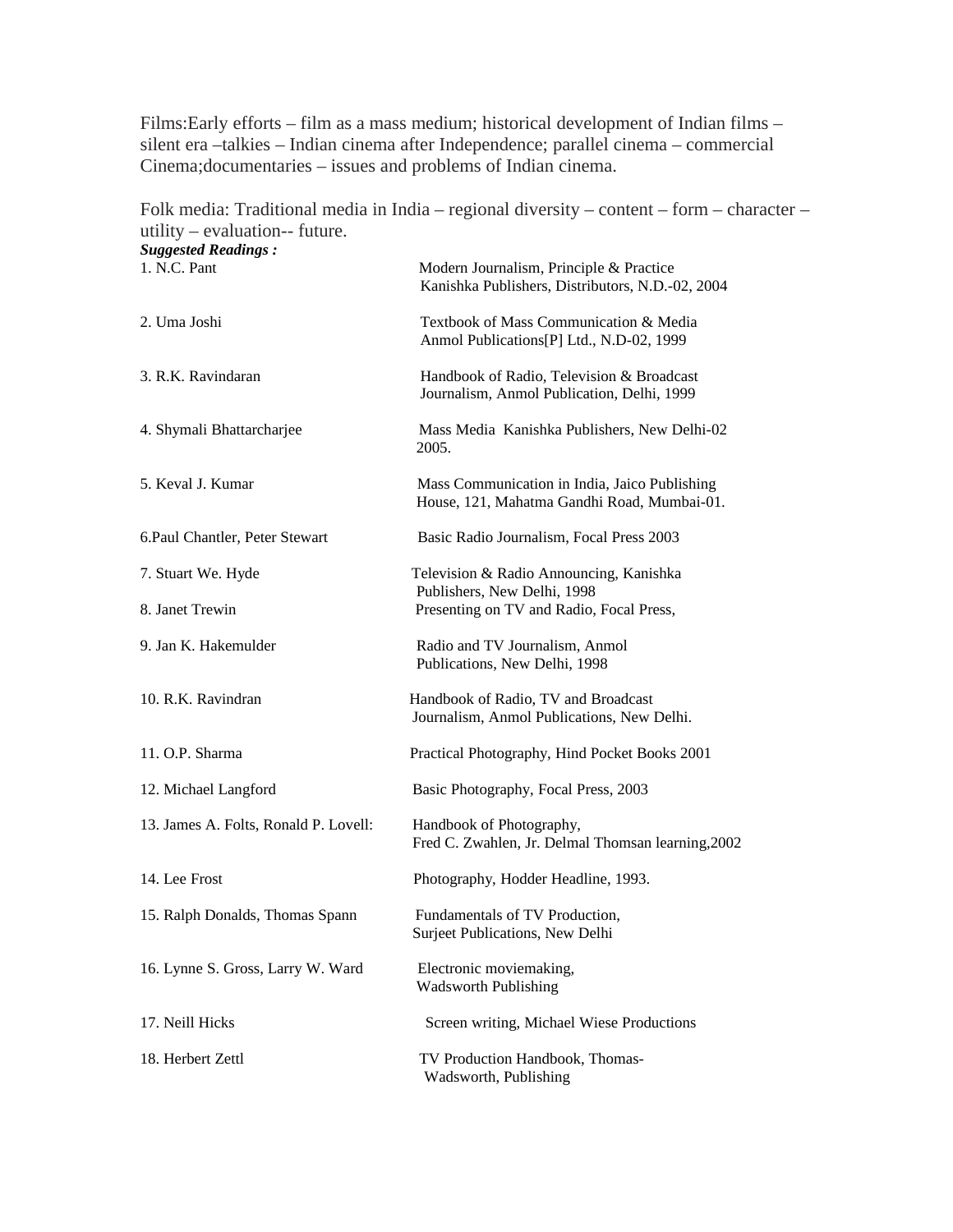19. Thomas D Burrows, Lynne S. Gross: Video Production, MC Graw Hill

## **SECOND SEMESTER**

#### **Paper -I: JM-201 Marks =100**

## **DEVELOPMENT COMMUNICATION**

Development: meaning, concept, process and models of development – theories – origin – approaches to development, problems and issues in development, characteristics of developing societies, development dichotomies, gap between developed and developing societies.

Development communication: meaning – concept – definition – philosophy – process theories – role of media in development communication - strategies in development communication - social cultural and economic barriers - case studies and experience – development communication policy – strategies and action plans – democratic decentralization,

Panchayati Raj - planning at national, state, regional, district, block and village levels.

Agricultural communication and rural development: The genesis of agricultural extension,

extension approach system – approach in agricultural communication – diffusion of innovation

– model of agricultural extension – case studies of communication support to agriculture.

Development support communication: population and family welfare – health – education and

society – environment and development - problems faced in development support communication.

Developmental and rural extension agencies : governmental, semi-government, nongovernmental

organizations problems faced in effective communication, micro – macro – economic frame work available for actual developmental activities – case studies on development communication programmes.

Writing development messages for rural audience: specific requirements of media writing with

special reference to radio and television.

| <b>Essential Reading:</b> |                                                                                                   |
|---------------------------|---------------------------------------------------------------------------------------------------|
| Wilbur Schramm            | Mass media and National Development Stanford, Stanford Univ. Press,<br>1964                       |
| Schramm and Lerner        | : Communication and change in the developing countries. Honululu, East<br>West Center Press, 1967 |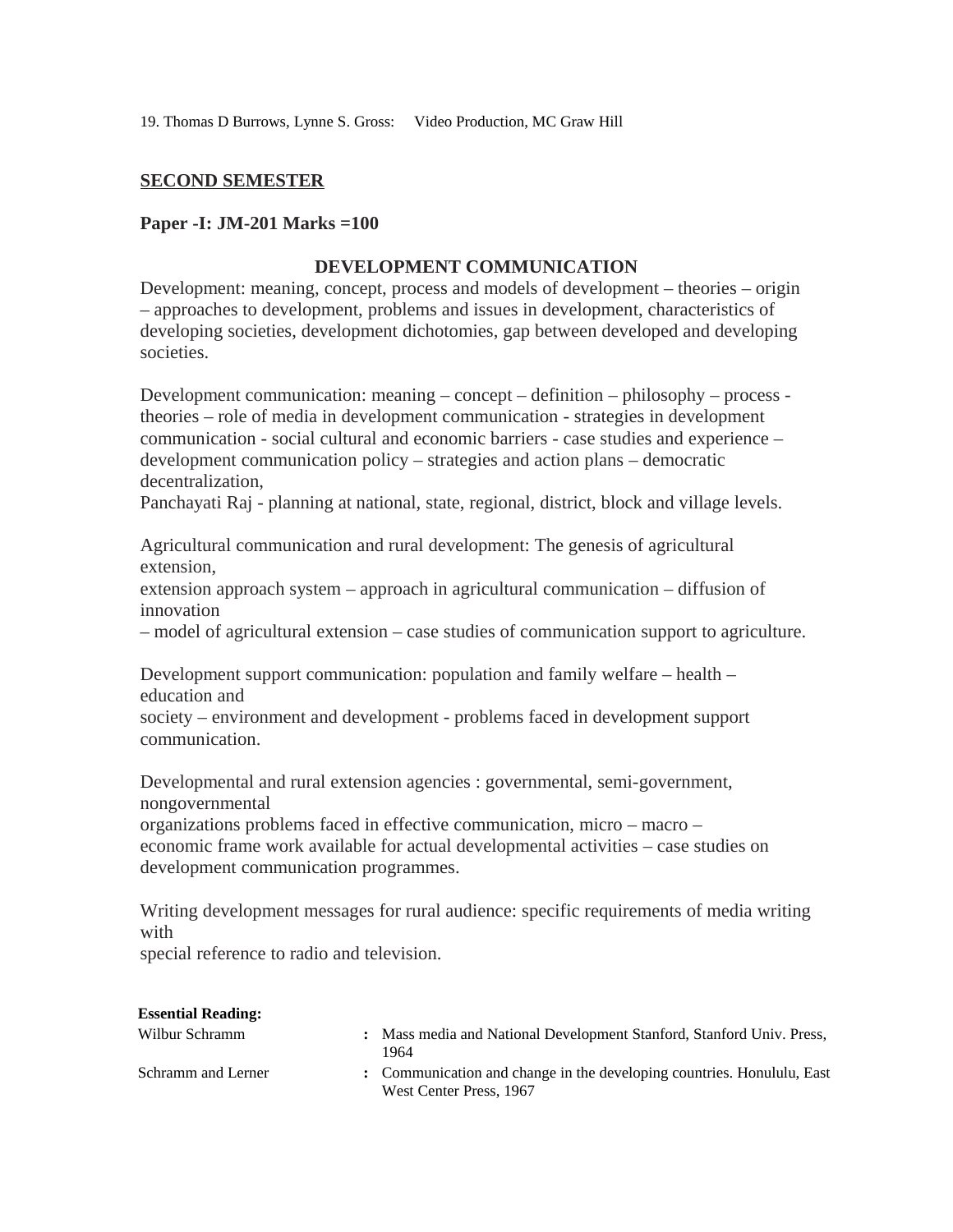| Daniel Lerner                             |                | : The Passing of Traditional society Glencoe, Free Press, 1958                                     |
|-------------------------------------------|----------------|----------------------------------------------------------------------------------------------------|
| Eliegel et al                             |                | Agricultural Innovation of Indian Villages.                                                        |
| B.S. Thakur & Binod C. Agarwal            | $\ddot{\cdot}$ | Media Utilization for Development of Women and Children, Concept<br>Publishers, Delhi-1989         |
| S.R. Mehta (ed.)                          |                | : Communication in Social Development. Rawat Publications. Jaipur, 1992                            |
| <b>Additional Reading</b>                 |                |                                                                                                    |
| E.M. Rogers                               |                | : Diffusion of Innovations ( $3rd$ Ed: 1983); ( $4th$ Ed: 1995), New York: Free<br><b>Press</b>    |
| Wilbur Schramm, Donal F.<br>Roberts (Ed.) |                | : The process and effects of Mass Communication; University Illinois<br>Press, USA (1997)          |
| P.C. Joshi                                |                | : Communication & National Development, Anamika Publishers &<br>Distributors $(p)$ Ltd, $(2002)$ . |
| K. Sadanandan Nair, Shirley A.<br>White   |                | Perspectives on Development Communication. SAGE Publication<br>(1993).                             |
|                                           |                |                                                                                                    |

# **Paper -II: JM-202 marks=100**

# **COMMUNICATION RESEARCH**

Definition – elements of research – scientific approach – research and communication theories

– role – function – scope and importance of communication research – basic and applied research.

Research design components – experimental, quasi-experimental, bench mark, longitudinal

studies – simulation – panel studies –corelational designs.

Methods of communication research – census method, survey method, observation method

– clinical studies – case studies – content analysis.

Tools of data collection: sources, media source books, questionnaire and schedules, people's

meter, diary method, field studies, logistic groups, focus groups, telephone, surveys, online

polls. Random sampling methods and representativeness of the samples, sampling errors and

distributions in the findings.

Media research – evaluation, feedback – feed forward – media habits – public opinion surveys

– pre-election studies and exit polls.

Report writing – data analysis techniques – coding and tabulation – non-statistical methods

– descriptive – historical – statistical analysis – parametric and non-parametric – univariate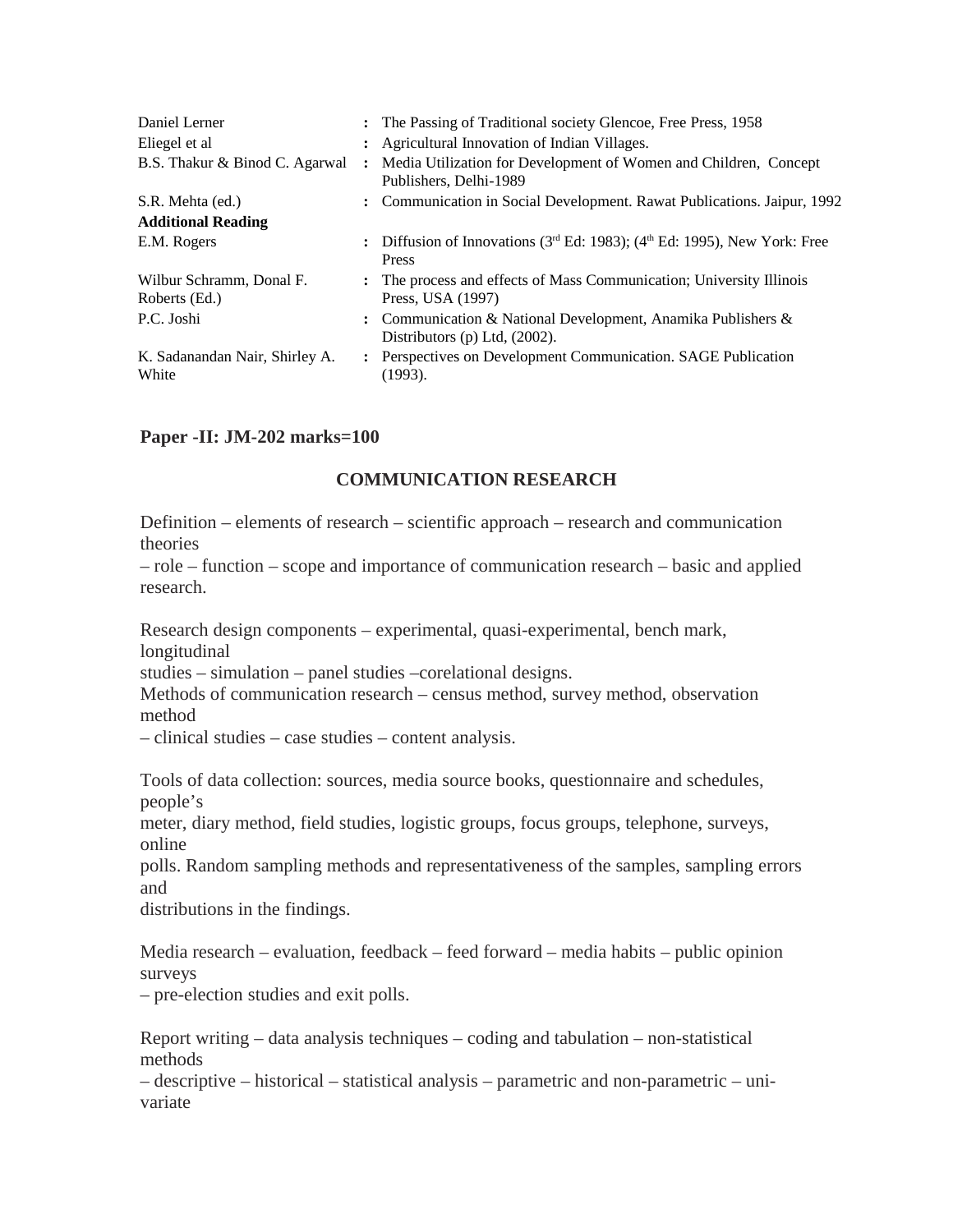–bi-variate – multi-variate – tests of significance – levels of measurement – central tendency

– tests of reliability and validity – SPSS and other statistical packages.

Media research as a tool of reporting. Readership and / audience surveys, preparation of research reports / project reports / dissertations / theses. Ethical perspectives of mass media

research.

|    | <b>Essential reading</b>                                     |                                          |                                        |             |
|----|--------------------------------------------------------------|------------------------------------------|----------------------------------------|-------------|
|    | <b>Title</b>                                                 | Author/Editor                            | Publisher                              | Editi<br>on |
| 1  | Why Study the Media.                                         | Siverstone, Roger.                       | Sage Publications, N.D                 | 1999        |
| 2  | Research Methods in Mass<br>Communication.                   | Stempel, G.H and<br>Westley, B.R         | Prentice Hall Inc.N.Y                  | 1989        |
| 3  | Media and Communication<br>Research Methods.                 | Berger, Asa A.                           | Sage Publications, N.D                 | 2000        |
| 4  | Mass Media Research Methods.                                 | Wimmer, R. and<br>Dominick, J.           | Roger Wordsworth<br>Publishers, London | 1987        |
| 5  | <b>Qualitative Communication</b><br>Research Methods.        | Lindlof, Thomas R.                       | Sage Publications, N.D                 | 1994        |
| 6  | Research in Mass Media.                                      | Sharma, S.R.                             | Radha Publications.<br>N.D             | 1996        |
| 7  | Content Analysis.                                            | Krippendorff, Klaus                      | Sage Publications. N.D                 | 1980        |
| 8  | <b>Audience Analysis</b>                                     | McQuail, Denis                           | Sage Publications. N.D                 | 1997        |
| 9  | Media Research Methods.                                      | Gunter, Barry                            | Sage Publications. N.D                 | 1999        |
| 10 | Doing Media Research.                                        | Priest, Sussana H.                       | Sage Publications. N.D                 | 1996        |
| 11 | Anthropological Methods for<br>Communication Research.       | Agrawal, Binod. C                        | Concept Publishers,<br>N.D             | 1984        |
| 12 | Research Methodologies and<br>Statistical Techniques.        | Gupta, Santosh. P                        | Deep and Deep<br>Publishers, N.D.      | 1993        |
| 13 | <b>Statistical Analysis for Social</b><br>Scientists.        | Yadava, K.N.S and<br>Yadava, Surender S. | Manak Publishers,<br>N.D.              | 1995        |
| 14 | Doing Internet Research.                                     | Jones, Steven G.                         | Sage Publications. N.D                 | 1999        |
| 15 | Qualitative Media Analysis.                                  | Altheide, David L.                       | Sage Publications, N.D                 | 1996        |
| 16 | Marketing in the New Era.                                    | Panwar, J.S                              | Sage Publications. N.D                 | 1997        |
| 17 | Methods and Issues in Social<br>Research.                    | Black, James A. and<br>Champion, Dean J. | John Wiley and Sons<br>Inc.            | 1976        |
| 19 | A Research Primer for the Social<br>and Behavioral Sciences. | Grosof, M.C. and Sardy,<br>Н.            | Academic Press Inc.                    | 1985        |
| 20 | <b>Understanding Research Methods.</b>                       | Adams, G.R and<br>Schvaneveldt, J.D      | Longman Inc.                           | 1985        |
| 21 | Res.Methodology.                                             | Kothari, G.R.                            | Wiley Eastern Ltd.                     | 1998        |
| 22 | Methods of Social Survey and<br>Research.                    | Bajpai, S.R.                             | Kitab Ghar. N.D                        | 1985        |
| 23 | Foundations in Behavioral<br>Research.                       | Kerlinger, Fred .N.                      | Holt, Rhinehart and<br>Winston.        | 1973        |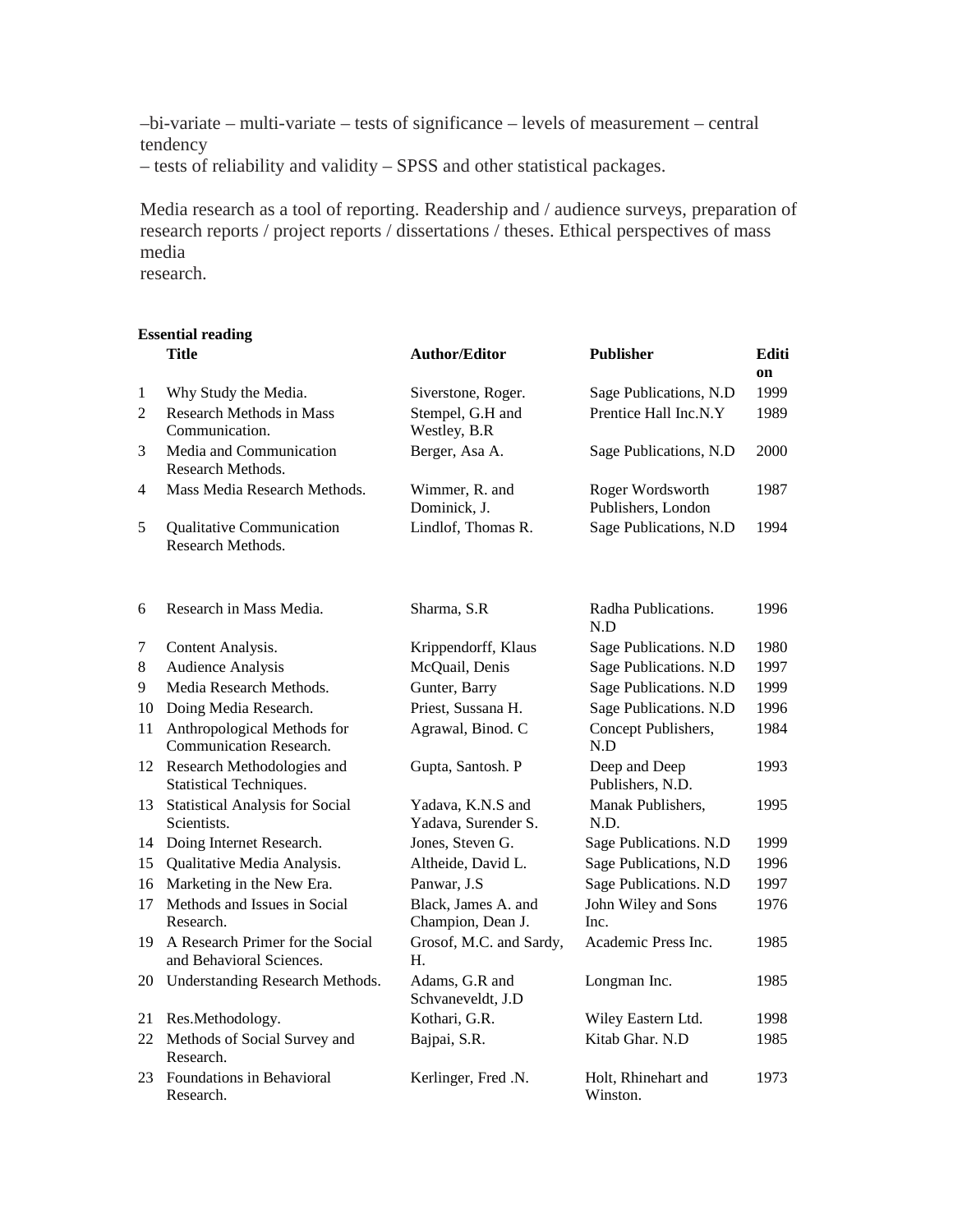| 25           | Beyond Method.                                                                          | Morgan, Gareth ed                       | Sage Publications. N.D            | 1983 |
|--------------|-----------------------------------------------------------------------------------------|-----------------------------------------|-----------------------------------|------|
| 26           | Advertising and Marketing<br>Research.                                                  | Tolley, Stuart                          | Nelson Hall Chicago.              | 1977 |
| 27           | Public Relations and Survey<br>Research.                                                | Robinson, Edward J.                     | <b>Appelton Century</b><br>Crofts | 1969 |
| 28           | Broadcasting Research Methods.                                                          | Dominick, J. and<br>Fletcher, James E.  | Allyn and Bacon Inc.              | 1985 |
| 29           | <b>Basic Statistics for Social Sciences.</b>                                            | Champion, Dean J.                       | Chandler Publishers.              | 1970 |
| 30           | Social Statistics.                                                                      | Blalock, Hubert M.                      | McGraw Hill.                      | 1960 |
| 31           | Social Statistics without Tears.                                                        | Johnson, Allan G.                       | McGraw Hill.                      | 1977 |
|              | <b>Additional Reading</b>                                                               |                                         |                                   |      |
| $\mathbf{1}$ | Journals: Journalism & Mass Communication Quarterly, Media Asia, Communication Yearbook |                                         |                                   |      |
| 2            | Television and Social Change in<br>Rural India.                                         | Johnson, Kink                           | Sage N.D                          | 2000 |
| 3            | Audio-visual Media and Cultural<br>Change in India.                                     | Brosius, Christiane ed                  | Sage N.D                          | 1999 |
| 4            | Cybersociety 2.0                                                                        | Jones, Steven G.                        | Sage. N.D                         | 1998 |
| 5            | Tune in, Log on.                                                                        | Baym , Nancy K.ed                       | Sage. N.D                         | 2000 |
| 6            | Mediamorphosis.                                                                         | Fiddler, Roger                          | Sage. N.D                         | 1997 |
| 7            | Soundbite Culture.                                                                      | Slayden, David                          | Sage. N.D                         | 1999 |
| 8            | The Network Society.                                                                    | Dijk, Jan Van                           | Sage. N.D                         | 1999 |
| 9            | Why Viewers Watch.                                                                      | Fowles, Job                             | Sage. N.D                         | 1992 |
| 10           | The Narrative Study of Lives.                                                           | Lieblich, Amia                          | Sage. N.D                         | 1997 |
| 11           | On Media Violence.                                                                      | Potter, James                           | Sage. N.D                         | 1999 |
| 12           | Agenda Setting.                                                                         | Dearing, J. and Rogers,<br>Everett      | Sage. N.D                         | 1996 |
| 13           | The Cinemas of India: 1806-2000.                                                        | Thoraval, Yves                          | MacMillan. N.Y                    | 2000 |
| 15           | Social Effects of Mass Media in<br>India.                                               | Rao, Bhaskara N. and<br>Raghavan, G.N.S | Gyan Publishing House.<br>N.D     | 1996 |

# **Paper- III:JM-203 Marks=100**

# **MEDIA LAWS AND ETHICS**

Media Law: Constitution of India: fundamental rights – freedom of speech and expression

and their limits – directive principles of state policy, provisions of declaring emergency and

their effects on media – provisions for amending the constitution; provisions for legislature

reporting; parliamentary privileges and media; theory of basic structure; union and states; and

election commission and its machinery.

Specified press laws: history of press laws in India – Contempt of Courts Act 1971 – civil and criminal law of defamation – relevant provisions of Indian Penal Code with reference of

sedition, crime against women and children; laws dealing with obscenity; Official Secrets Act,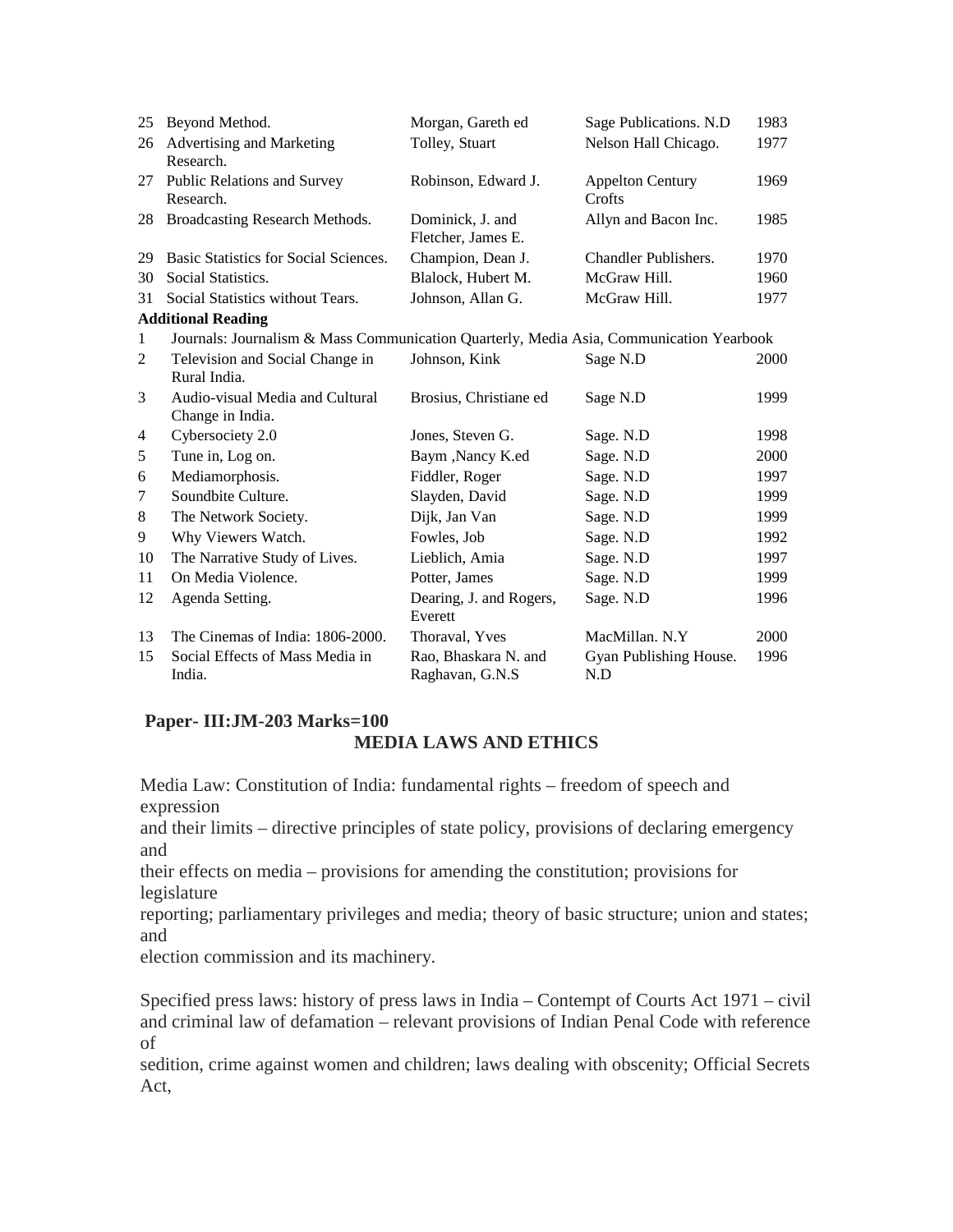1923, vis-à-vis right to information – Press and Registration of Books Act, 1867. Working

Journalists and Other Newspaper Employees (Conditions of Service & Miscellaneous Provisions ) Act, 1955; – Cinematograph Act, 1953; Prasar Bharati Act; WTO agreement and intellectual property right legislations, including Copyright Act, Trade Marks Act and Patent

Act – information technology, convergence legislations including cyber laws and Cable

Television Act; and media and public interest litigation.

Ethics : Media's ethical problems including privacy, right to reply, communal writing and sensational and yellow journalism; freebies, bias, coloured reports; ethical issues related with

ownership of media – role of press and/or media councils and press ombudsmen in the world.

Press Council of India and its broad guidelines for the press – codes suggested for the press by Press Council and Press Commissions and other national and international organizations – and codes for radio, television, advertising and public relations.

Accountability and independence of media.

#### *Suggested Readings :*

| 1. Barua, Vidisha :     | Press & media Law manual, Universal Law Publishing Co. Pvt.                                           |
|-------------------------|-------------------------------------------------------------------------------------------------------|
|                         | Ltd. New Delhi 2002                                                                                   |
| 2. Ravindranath, P.K. : | Press Laws and Ethics of Journalism, Author Press, New Delhi                                          |
|                         | 2004                                                                                                  |
| 3. Ravindrana, R.K.:    | Press in the Indian Constitution                                                                      |
| 4. K.S. Venkateshwaran: | Mass Media Laws and Regulations in India, Published by Asian                                          |
|                         | Mass Communication Research and Information Centre,                                                   |
|                         | Distributed by N M Tripathi Pvt. Ltd. Bombay 1993                                                     |
|                         | 5. P K Bandhyopadhyay and Kuldip Singh Arora A Practitioners' Guide to Journalistic Ethics, Published |
| by                      | MediaWatch Group, Distributed by D.K. Publishers Distributors (P) Ltd. New Delhi 1998                 |
|                         |                                                                                                       |
|                         |                                                                                                       |

6. Dr. Ambrish Saxena : Freedom of Press and Right to Information in India, Kanishka Publication, New Delhi 2004

## **Paper- IV:JM-204 Marks=100**

# **ELECTRONIC MEDIA –II**

#### **Group A:Radio Production Techniques:**

Radio programme production process and techniques, thinking audio. Aspects of sound recording – types of microphones and their uses – field recording skills; radio feature production; radio documentary production; studio chain; live studio broadcast with multiple

sources – news production.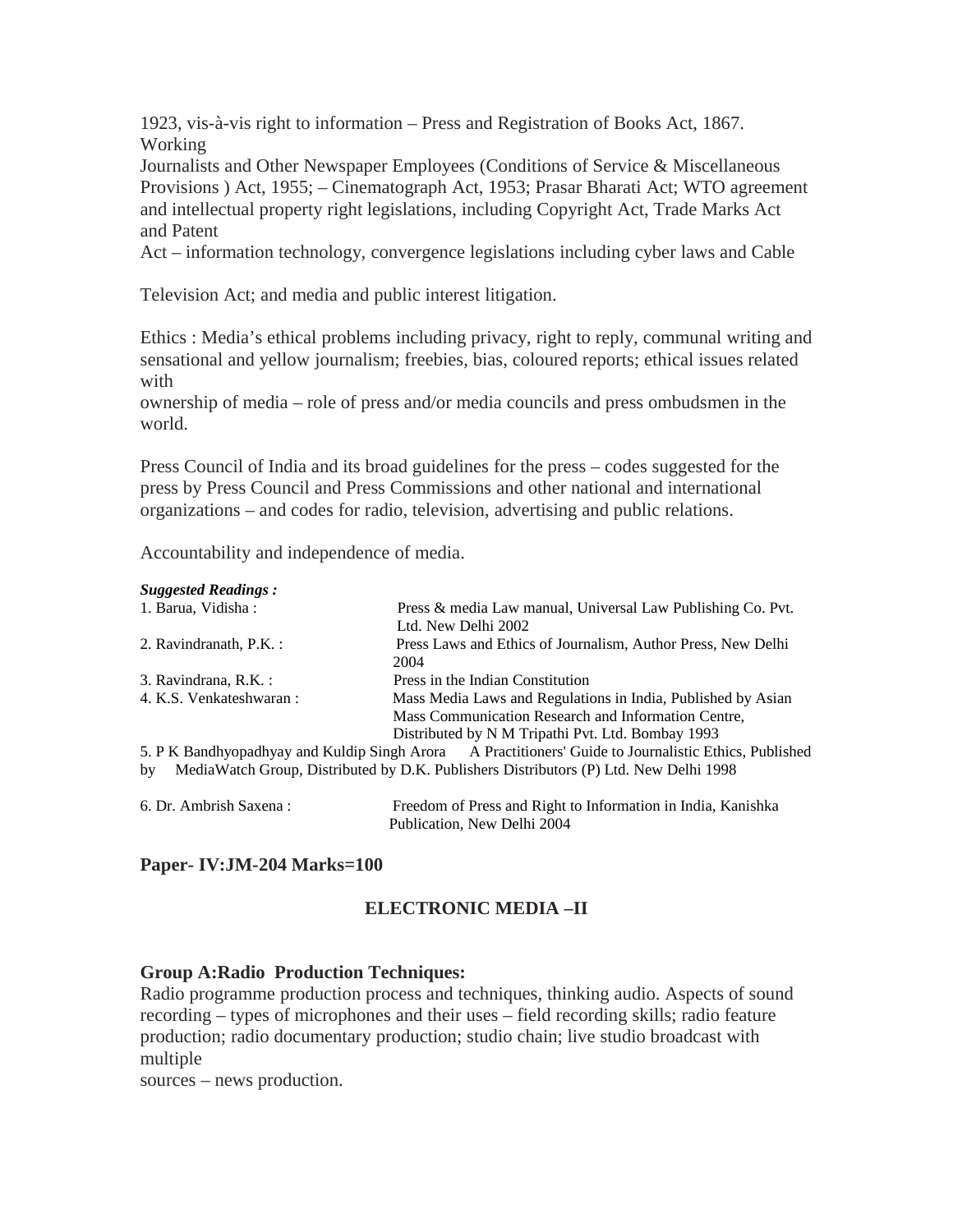Using sound bytes and actualities; spacebridge with field sources of news; studio production

of radio newsreel and current affairs programmmes - formats of radio programmes – studio

interviews – studio discussions – phone-in programmes – O.B. production of sporting and mega events.

Writing for radio: Spoken language writing – writing for programmes – writing for radio commercials – illustrating copy with sound effects; news writing – structuring radiocopy;

editing agency copy, reporter's copy – compiling radio news programmes; writing intro to

bytes – writing headlines, teasers and promos.

Radio reporting : Field reporting, reporting specialized areas, investigative reporting; voice

dispatches; interview techniques; presentation; structuring a radio report – news capsuling

and radio commentary.

Voice training - effective use of voice – enunication, flow, pronunciation, modulation; on-line

interview techniques; moderating skills for radio discussion programmes; handling interactive

live transmission.

# **Group :B Television Production Techniques**:

Visual communication – communicating with still pictures and video – shooting with TV camera

– camera mounting. Colour balance, basic shots and camera movement.

Basic of TV Production: TV lighting in field, using reflectors. Lighting grid – luminaries. Studio lighting – three-point lighting – high key and low key lighting; properties, studio sets

and make-up.

Video editing techniques – cut, mix and dissolve use of cutaway – AB roll editing; digital

effects and post production – planning location shoots – story board – single camera shooting – multi camera shooting – shooting and editing schedules – studio production – role of functionaries - planning studio programmes – cue's and commands – formats of

TV programmes – studio interview – studio discussion - studio chat shows with audience participation – studio quiz program with audience participation – TV documentary production

– corporate video production

Writing for television: Writing to still, writing for video, reference visuals to words.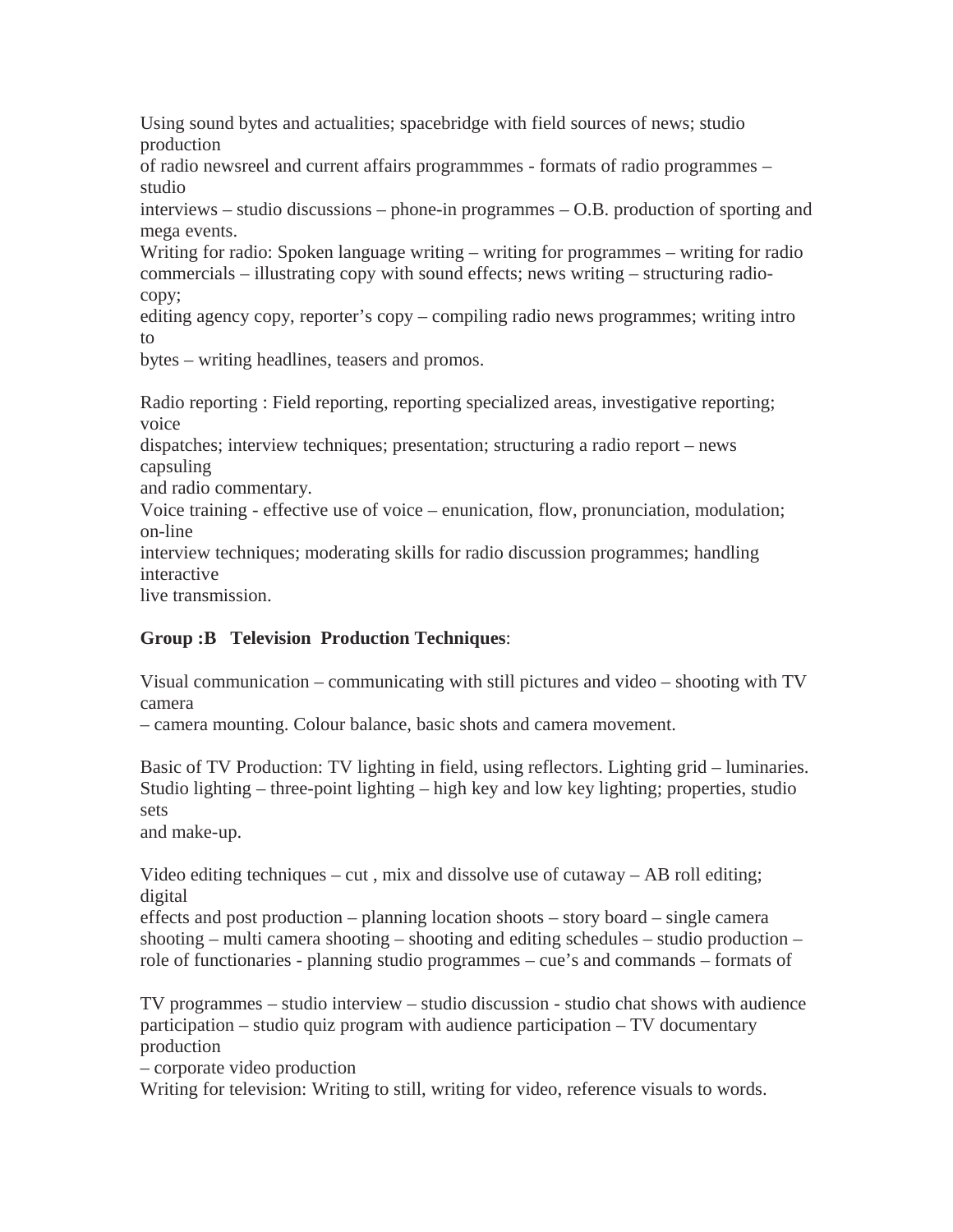TV news writing; marking copy in production language.

Writing for television programmes – research, visualization and production script.

Television reporting: visualising news/ENG – research, investigation – interview techniques;

piece to camera and voice over; sequencing and editing news packages; investigative reporting – economic reporting – sports reporting - human interest stories

Television news editing: planning, production and compilation of news programmes writing

lead-in/intro to news packages – headlines writing, teasers and promos.

Television anchoring: voice broadcast skills – Communciation , flow, modulation facing a camera

– eye contact - use of teleprompter; live studio and field interviews - moderating TV studio

discussions; anchoring chat shows and cross-fire.

#### *Suggested Readings :*

| 1. N.C. Pant                          | Modern Journalism, Principle & Practice            |
|---------------------------------------|----------------------------------------------------|
|                                       | Kanishka Publishers, Distributors, N.D.-02, 2004   |
| 2. Uma Joshi                          | Textbook of Mass Communication & Media             |
|                                       | Anmol Publications[P] Ltd., N.D-02, 1999           |
| 3. R.K. Ravindaran                    | Handbook of Radio, Television & Broadcast          |
|                                       | Journalism, Anmol Publication, Delhi, 1999         |
| 4. Shymali Bhattarcharjee             | Mass Media Kanishka Publishers, New Delhi-02       |
|                                       | 2005                                               |
| 5. Keval J. Kumar                     | Mass Communication in India, Jaico Publishing      |
|                                       | House, 121, Mahatma Gandhi Road, Mumbai-01,        |
| 6. Paul Chantler, Peter Stewart       | Basic Radio Journalism, Focal Press 2003           |
| 7. Stuart We. Hyde                    | Television & Radio Announcing, Kanishka            |
|                                       | Publishers, New Delhi, 1998                        |
| 8. Janet Trewin                       | Presenting on TV and Radio, Focal Press,           |
| 9. Jan K. Hakemulder                  | Radio and TV Journalism, Anmol                     |
|                                       | Publications, New Delhi, 1998                      |
| 10. R.K. Ravindran                    | Handbook of Radio, TV and Broadcast                |
|                                       | Journalism, Anmol Publications, New Delhi.         |
| 11. O.P. Sharma                       | Practical Photography, Hind Pocket Books 2001      |
| 12. Michael Langford                  | Basic Photography, Focal Press, 2003               |
| 13. James A. Folts, Ronald P. Lovell: | Handbook of Photography,                           |
|                                       | Fred C. Zwahlen, Jr. Delmal Thomsan learning, 2002 |
| 14. Lee Frost                         | Photography, Hodder Headline, 1993.                |
| 15. Ralph Donalds, Thomas Spann       | Fundamentals of TV Production,                     |
|                                       | Surjeet Publications, New Delhi                    |
| 16. Lynne S. Gross, Larry W. Ward     | Electronic moviemaking,                            |
|                                       | <b>Wadsworth Publishing</b>                        |
| 17. Neill Hicks                       | Screen writing, Michael Wiese Productions          |
| 18. Herbert Zettl                     | TV Production Handbook, Thomas-                    |
|                                       | Wadsworth, learning                                |
| 19. Thomas D Burrows, Lynne S. Gross: | Video Production, MC Graw Hill                     |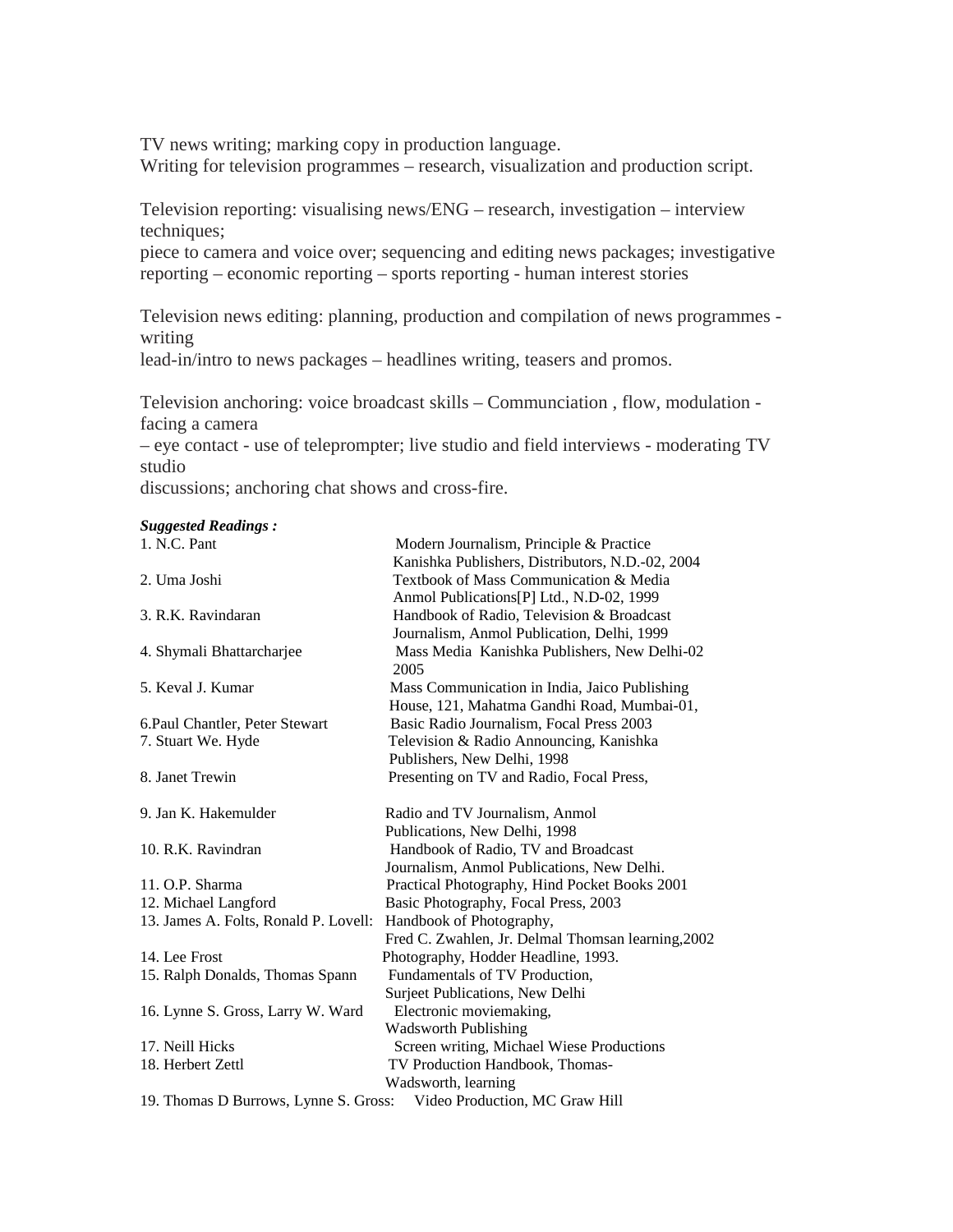## **THIRD SEMESTER**

## **Paper-I: JM-301 Marks=100 INTERNATIONAL COMMUNICATION**

Political, economic and cultural dimensions of international communication – communication

and information as a tool of equality and exploitation – international news flow – imbalance

– media growth – international, regional and internal disparities.

Communication as a human right – UNO's Universal Declaration of Human Rights and communication – international news agencies and syndicates, their organizational structure

and functions – a critique of western news values.

Impact of new communication technology on news flow – satellite communication – its historical background – status – progress – effects – information super highways – international telecommunication and regulatory organizations - UNESCO's efforts in removal

imbalance in news flow – debate on new international Information and Economic Order – MacBride Commission's report – non-aligned news agencies news pool – its working, success, failure.

Issues in international communication – democratization of information flow and media systems

– professional standards; communication research – telecommunication tariffs; information -

NY, 1970

prompted cultural imperialism – criticisms; violence against media persons; – effects of globalization on media systems and their functions; transnational media ownership and issues of sovereignty and security; international intellectual property rights; International Media Institutions and professional organizations; code of conduct.

#### **Essential Reading:**

- 
- 1 Colin Cherry **:** World Communication: Threat or Promise. London, Wiley Interscience, 1971
- 2 Heinz-Dictrich Fisher & John C. Merill
- **:** International and Intercultural communication. Hastings House Publishers,
- 
- 3 D.R. Mankekar **:** Whose Freedom: Whose Order? Delhi Clarion Books, 1981
- 4 UNESCO Publications **:** Getting the message across: An inquiry into across: An inquiry into success and failures of cross-cultural communication in the contemporary world.
- 5 Cess J. Hamelink **:** The Corporate village: The role of transnational corporation in International Communication.
- 6 UNESCO Publications **:** Many voices, one world.
- 7 William B. Gudykunst & Bella Mody (Ed.)
- **:** Handbook of International and Intercultural communication.2nd edition (2002) Publication.

#### **Further Reading:**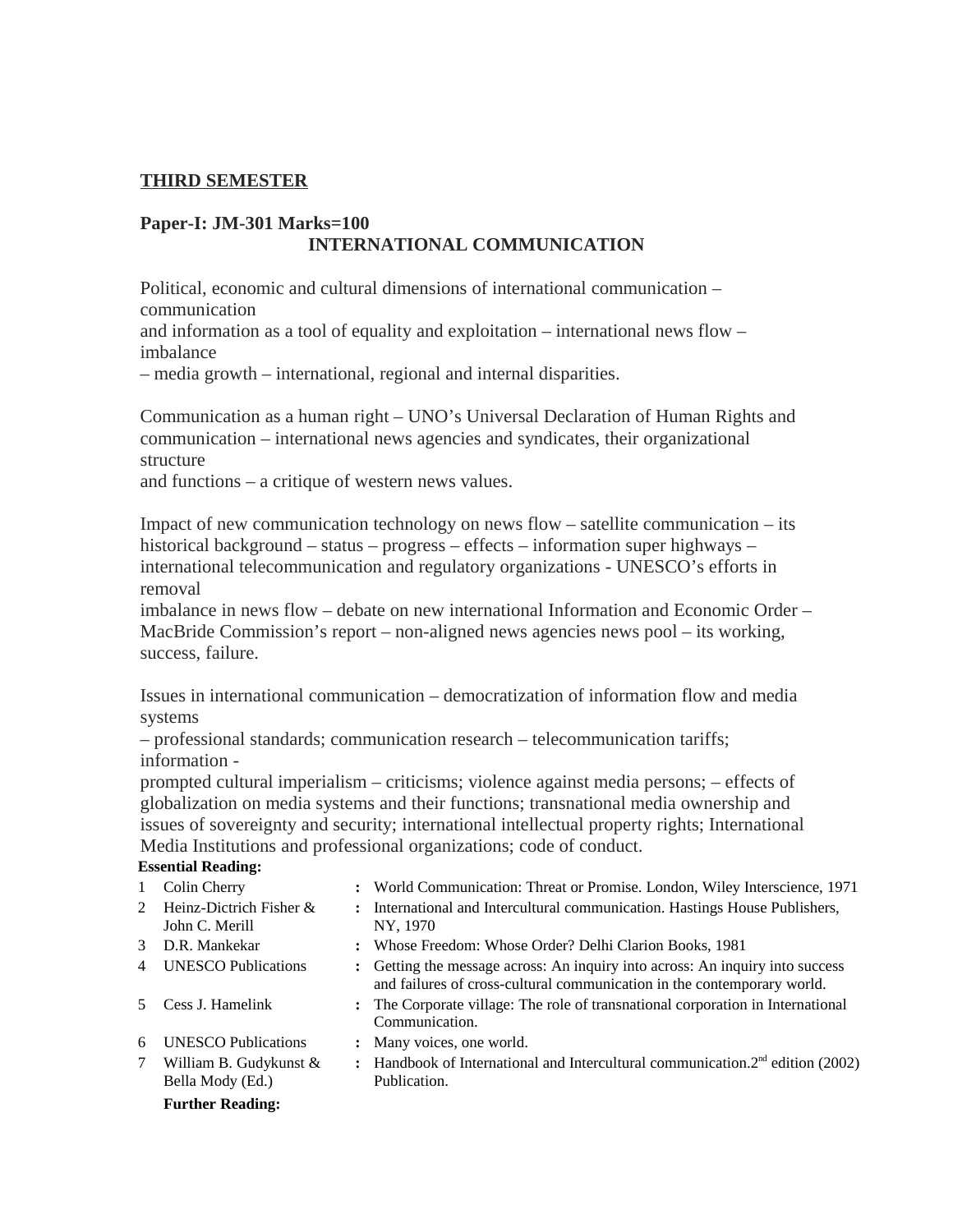| $\mathbf{1}$ | Bella Mody (ed)                                    |                      | International and Development communication; SAGE Publication (2003).                         |
|--------------|----------------------------------------------------|----------------------|-----------------------------------------------------------------------------------------------|
|              |                                                    | ٠                    |                                                                                               |
| 2            | Edward S. Herman &<br>Robert W. McChesncy          |                      | The global Media, Maadhyam Books, New Delhi, (Indian edition) (1980)                          |
| 3            | Edward Herman & Noam<br>Chomsky                    |                      | : Manufacturing Consent; Vintage Publication (1994)                                           |
| 4            | Wilbur Schramm, Donal F.<br>Roberts (Ed.)          | $\ddot{\phantom{a}}$ | The process and effects of Mass Communication; University Illinois Press,<br>USA (1997)       |
| 5.           | Arvind Singhal & Everett<br>M. Rogers              |                      | : India's Information Revolution, Sage Publications, (1989)                                   |
| 6            | P.C. Joshi                                         |                      | : Communication & National Development, Anamika Publishers & Distributors<br>(p) Ltd, (2002). |
| 7            | Shirley a. White with K.<br>Sadanandan Nair        |                      | : Participatory communication, SAGE Publication (1994).                                       |
| 8            | Jan Servaes, Thomas L.<br>Jacobson Shirley A White |                      | Participatory communication for social change, SAGE Publication (1996).                       |

## **Paper –II: JM-302 Marks=100**

## **MEDIA MANAGEMENT**

Principles of media management and their significance – media as an industry and profession.

Ownership patterns of mass-media in India – sole proprietorship, partnership, private limited

companies, public limited companies, trusts, co-operatives, religious institutions (societies)

and franchisees (chains). Policy formulation – planning and control; problems, process and

prospects of launching media ventures. Organisation theory, delegation, decentralization, motivation, control and co-ordination.

Hierarchy, functions and organisational structure of different departments – general management, finance, circulation (sales promotion – including pricing and price – war aspect);

advertising (marketing), personnel management, production and reference sections; apex bodies: DAVP, INS and ABC. Changing roles of editiorial staff and other media persons.

Editorial – Response system.Economics of print and electronic media – management, business, legal and financial aspects

of media management. Budgeting and finance, capital costs, production costs, commercial

polity, advertising and sales strategy, completion and survival, evolving a strategy and plan

of action, operations, production schedule and process, evaluation, budget control, costing,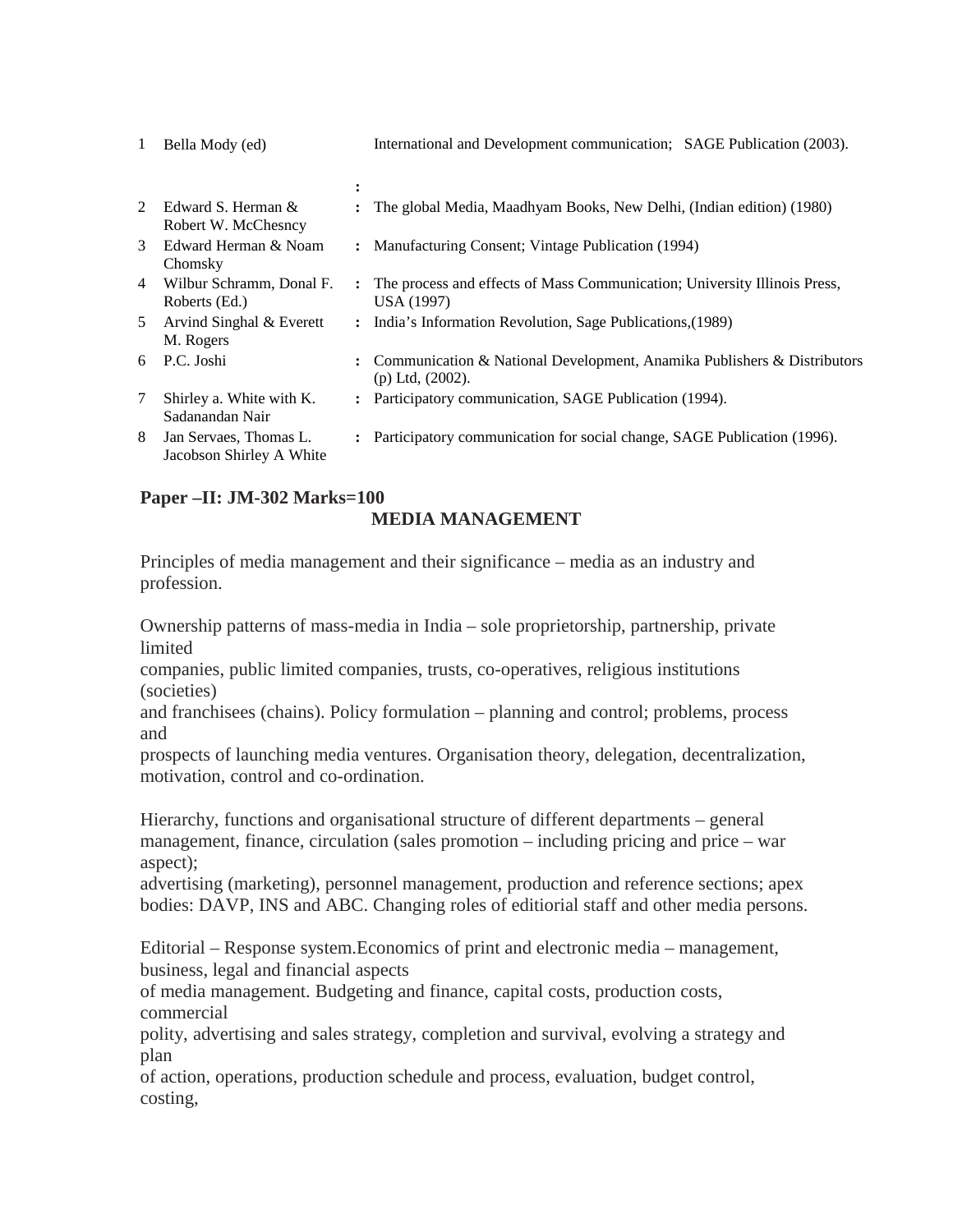tax, labour laws and PR for building and sustaining business and audience.

Planning and execution of programme production – production terms, control practices and

procedures. Administration and programme management in media – scheduling, transmitting,

record keeping, quality control and cost effective techniques. Employee / employer and customer relations services; marketing strategies – brand promotion (space/time, circulation)

– reach – promotion – market survey techniques - human research development for media.

Foreign equity in Indian media (including print media) and Press Commissions on Indian Newspaper management structure.

| <b>Suggested Readings:</b>            |                                                |
|---------------------------------------|------------------------------------------------|
| 1. Hargie O, Dickson D, TourishDenis  | Communication skills for effective management, |
| Macmillan, India, 2005<br>Palgrave    |                                                |
| 2. Dr. Sakthivel Murughan, M.         | Management Principles &                        |
|                                       | Practices, New Age International               |
|                                       | Publishers, New Delhi, 2005                    |
| 3. Redmond, J, Trager R               | Media Organisation                             |
|                                       | Management, Biztantra, New                     |
|                                       | Delhi 2004                                     |
| 4. Bruce E Skinner, Vladimir Rukavina | Event Sponsorship, Publisher Wiley 2002,       |
|                                       | ISBN 0471126012                                |
| 5. Anton Shene, Bryn Parry            | Successful Event Management                    |
|                                       | Thomson Learning ISBN 1844800768, 2004         |
| 6. Judy Alley                         | Event Planning, John Wiley and Sons            |
|                                       | ISBN 0471644129, 2000                          |
| 1 הה ו- הדידות החדר ה                 |                                                |

# **Paper –III: JM -303 marks=100**

# **PRINT MEDIA- II**

Reporting : This segment will mainly consist of practicals in various areas of reporting enumerated in the first semester.

At least five assignments mentioned in the first semester will be given to the students on each topic. All topics, including feature writing, interviewing,assignments on investigative, sports, commerce, reviewing, marketing, court legislative and other allied areas of reporting, will also be evaluated by internal/external faculty.

Editing: Similarly, not less than five assignments in each area of editing will have to be completed by the students, and assessed by internal/external faculty. They will also have to

bring out practice journals, mini/lab newspapers and magazines and do page make-up and lay-out exercises.

Assignments will also be given and assessed in news selection, subbing, editorial and article writing.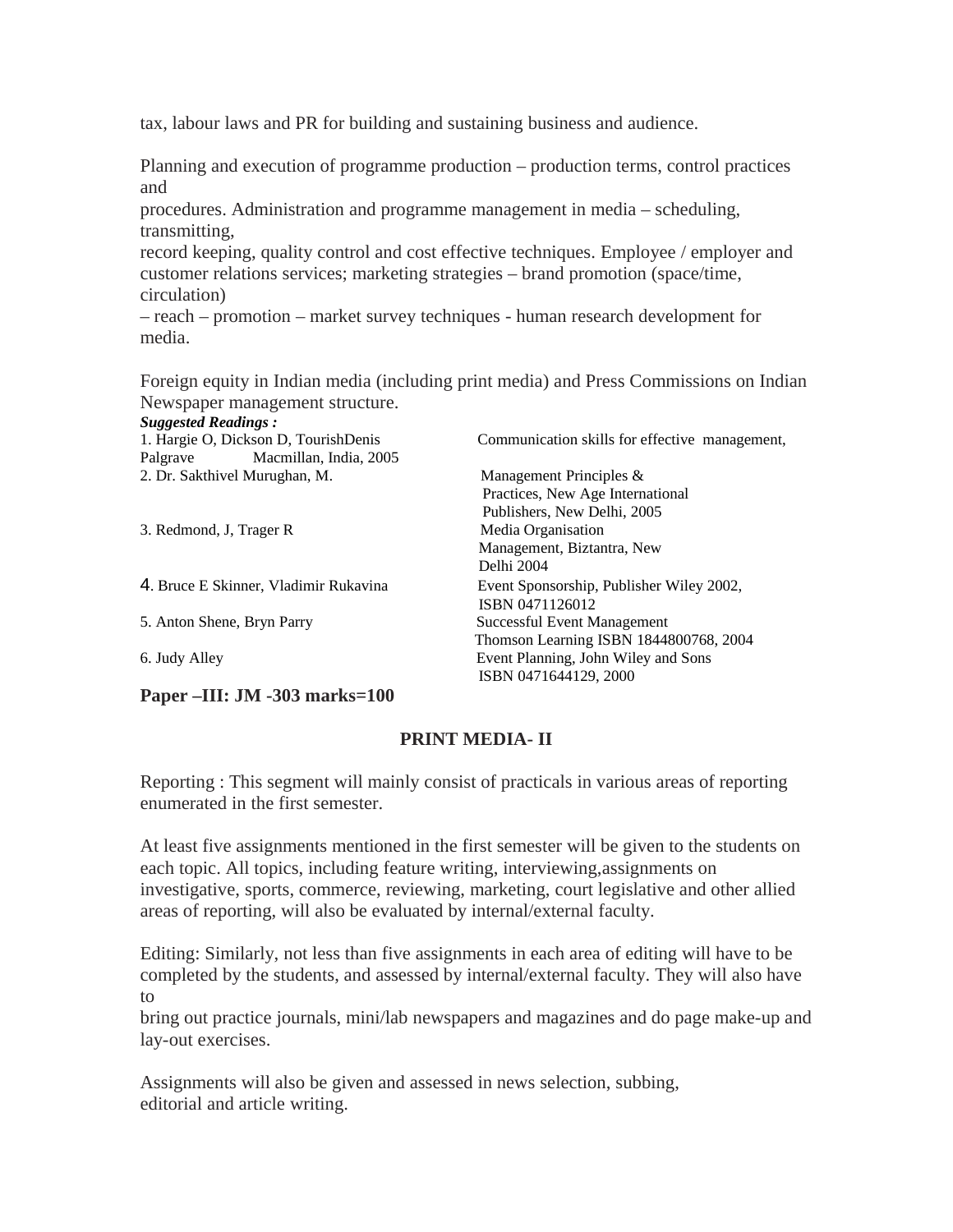## **Paper –IV JM-304 marks=100**

## **ADVERTISING AND PUBLIC RELATIONS-II**

## **Group A: Advanced Advertising.**

Advertising tools and practice; consumer behaviour: analysis, definitions and factors; defining consumer behaviour and its various factors; external environment, culture, sub-culture, social class, social group, family, internal states-perception, learning, motivation, personality, lifestyle

and attitudes, etc.).

Consumer in economic theories, models of consumer behaviour

Brand management: definition, concepts and evolution of brand management component of

a brand: strategy and structure - brand equity, image and personality - corporate brand.

Defining creativity, stages in the creative process, creative brief, advertising appeals, language

copy - debriefing of campaigns.

Process of motivation and theories of motivation. Graphics: role and scope in advertising, design principles, use of colour in design, designs in colours; type and type faces.

Media characteristics–defining media planning, media scene in India, sources of media information, media strategies, budgeting and presentation to client, media scheduling, reach

and frequency, media weight theories, media buying and analyzing media information on-line.

Advertising research: scope and objectives – research as a decision making tool. Market research and advertising research – types of research: target marketing research, positioning

research – pre-test research, post test research, audience research, methods of analyzing research (psychographic/life style research, psycho-physiological research)

# **Group B: Corporate Communication (CC)**

Strategic public relations/CC and management: defining strategy and its relevance in public

relations and corporate communication; campaign planning, management and execution role

of PR/CC in crisis communication and disaster management.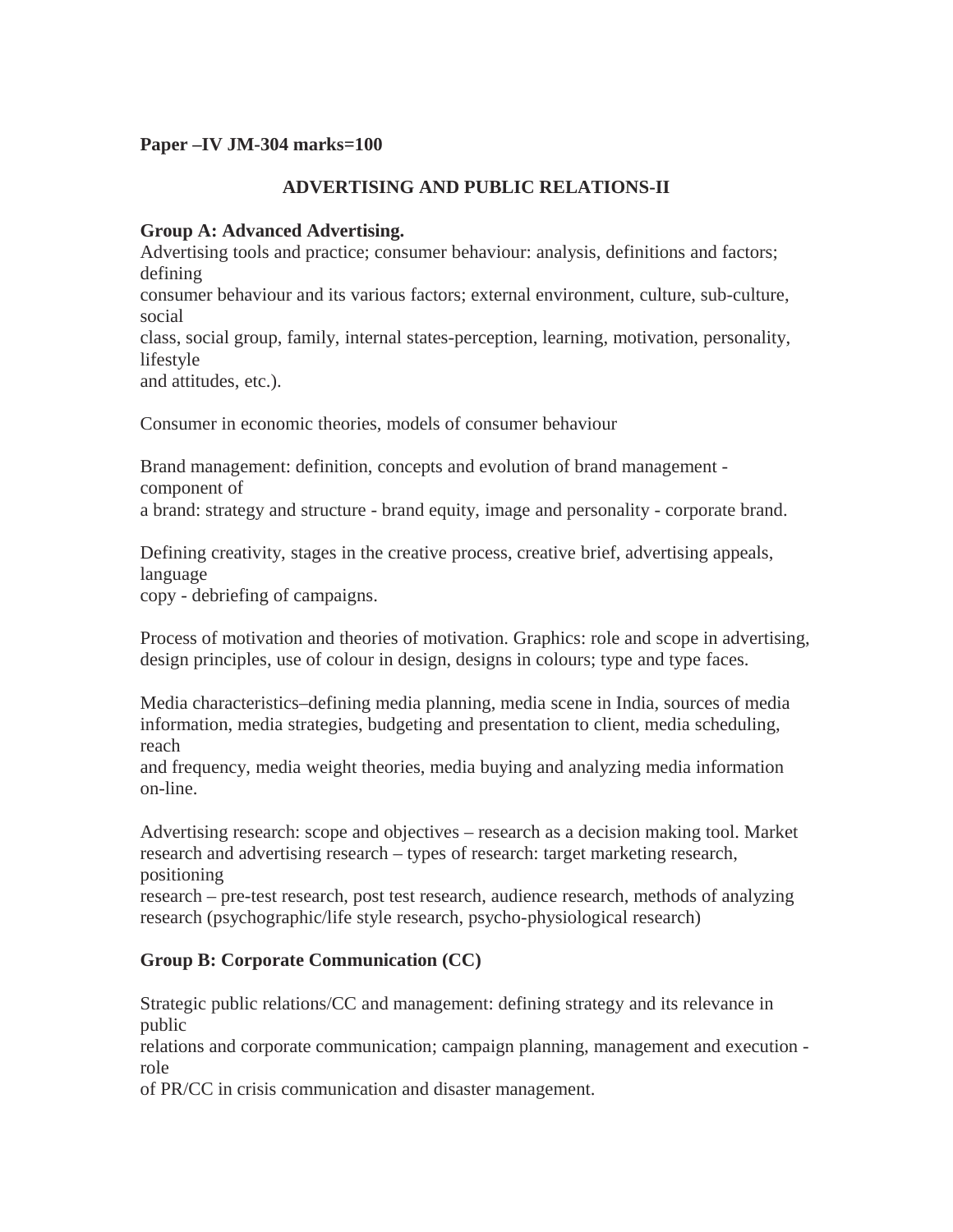Defining stakeholders and media selection – study of symmetrical and asymmetrical models in handling crises.

Building a distinct corporate identity: concepts, variables and process – making of house styles (logo, lettering and process)

Media relations: organizing press conferences, facility visits, press briefs – proactive and reactive media relations – ethical aspects in media relations – role of technology in PR/CC.

## **FOURTH SEMESTER**

## **Paper -I: JM-401 Marks=100**

## **NEW MEDIA STUDIES**

Communication Technology (CT): concept and scope

CT and IT: similarities and differences – telephony – electronic digital exchange, C-Dot - Pagers, Cellular Telephone.

Cyber Journalism: On-line editions of newspapers-management and economics; cyber newspapers-creation, feed, marketing, revenue and expenditure, Online editing, epublishing;

security issues on Internet; social, political, legal and ethical issues related IT and CT.

Cyber space and Internet :Cyberspace-Meaning and definition, Digital media and communication, ICT, Characteristics : Interactivity hypertextuality, multimediality,Information society, New world information order

 E-governance: Internet- History, www and web casting, Internet took kits-server, ISP, networking, browsers,Video conferencing, The dotcom mania, types of websites

News for Web: Traditional vs cyber journalism-difference in news consumption, presentation and uses, Cyber journalism formats : Home pages, news groups, bulletin boards,portals, blogs, e-zines, Story telling formats : Print plus, clickable interaction slideshows, audio stories,live charts, quizzes and surveys, animated stories and other interactive web casts

 Writing news for web : What and how, story structure, writing style, do's and don'ts Editing for web : Meaning, strategy, the role of editor,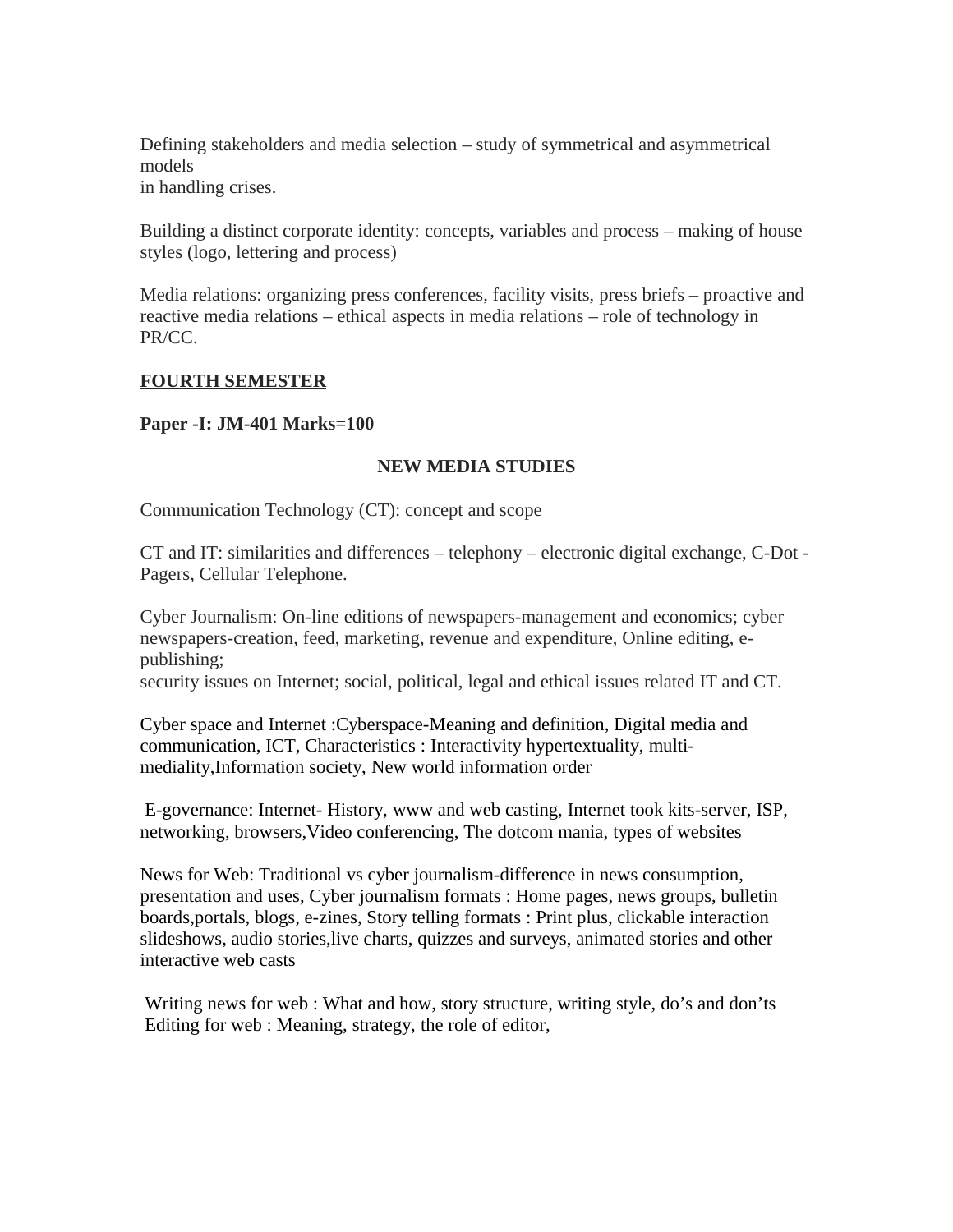Web Designing: Principles, designing elements, use of text images, colour, multimedia and interactivity, Web designers took kit : HTML, web editors, image editor and multimedia tools

Web publishing : Requirements, steps and plan

Cyberspace, laws and ethics: Impact of internet on traditional news gathering, storing and retrieval, processing and production, presenting and distribution and access Ethics in journalism : Credibility and authenticity, copyright, balance, accuracy,Cyber crimes : Types and dimension, Cyber laws, difficulty and enforcing them.

## PRACTICALS

Preparation of Webpages, editing and design.Blogs journalism Networking with special interest groups; Designing home pages; Creating electronic newspapers; Creating Internet Advertisement, Creating E Newsletters, and, Establishing and analysing hits and eyeballs.

#### *Suggested Readings :*

| 1. Author Adobe Adobe Pagemaker  | Publisher Techmedia                                                 |
|----------------------------------|---------------------------------------------------------------------|
| 2. Adobe Photoshop               | Publisher Techmedia                                                 |
| 3. Coburn, Foster D.             | Corel Draw                                                          |
| 4. A. Jaiswal, Wiley Dreamtech   | Fundamentals of computer Information technology today               |
| 5. D.P. Mukherjee                | Fundamentals of computer graphics and multimedia, Prentice          |
| Hall of India                    |                                                                     |
| 6. V.Rajaraman                   | Fundamentals of Computer, Prentice Hall of India                    |
| 7 1. Ronal Dewolk                | Introduction to Online Journalism                                   |
|                                  | Allyn & Bacon, 2001 ISBN 0205286895                                 |
| 8. John Vernon Pavlik            | New Media Technology                                                |
|                                  | Allyn & Bacon, 1997 ISBN 020527093X                                 |
| 9. Michael M. Mirabito, Barbara. | Cyber Journalism, Focal Press, 2000, 4th edition ISBN<br>0240804295 |
|                                  |                                                                     |

## **Paper II: JM-402 Marks=100**

#### **INTER CULTURAL COMMUNICATION STUDIES**

Culture – definition – process – culture as a social institution – value systems – primary – secondary – eastern and western perspectives.

Inter-cultural communication – definition – process – philosophical and functional dimensions

– cultural symbols in verbal and non-verbal communication.

Perception of the world – Western and Greek (Christian) – varied eastern concepts (Hindu,

Islamic, Buddhist, others) – retention of information – comparison between eastern and western concepts.

Communication as a concept in western and eastern cultures (Dwaitha – Adwaitha –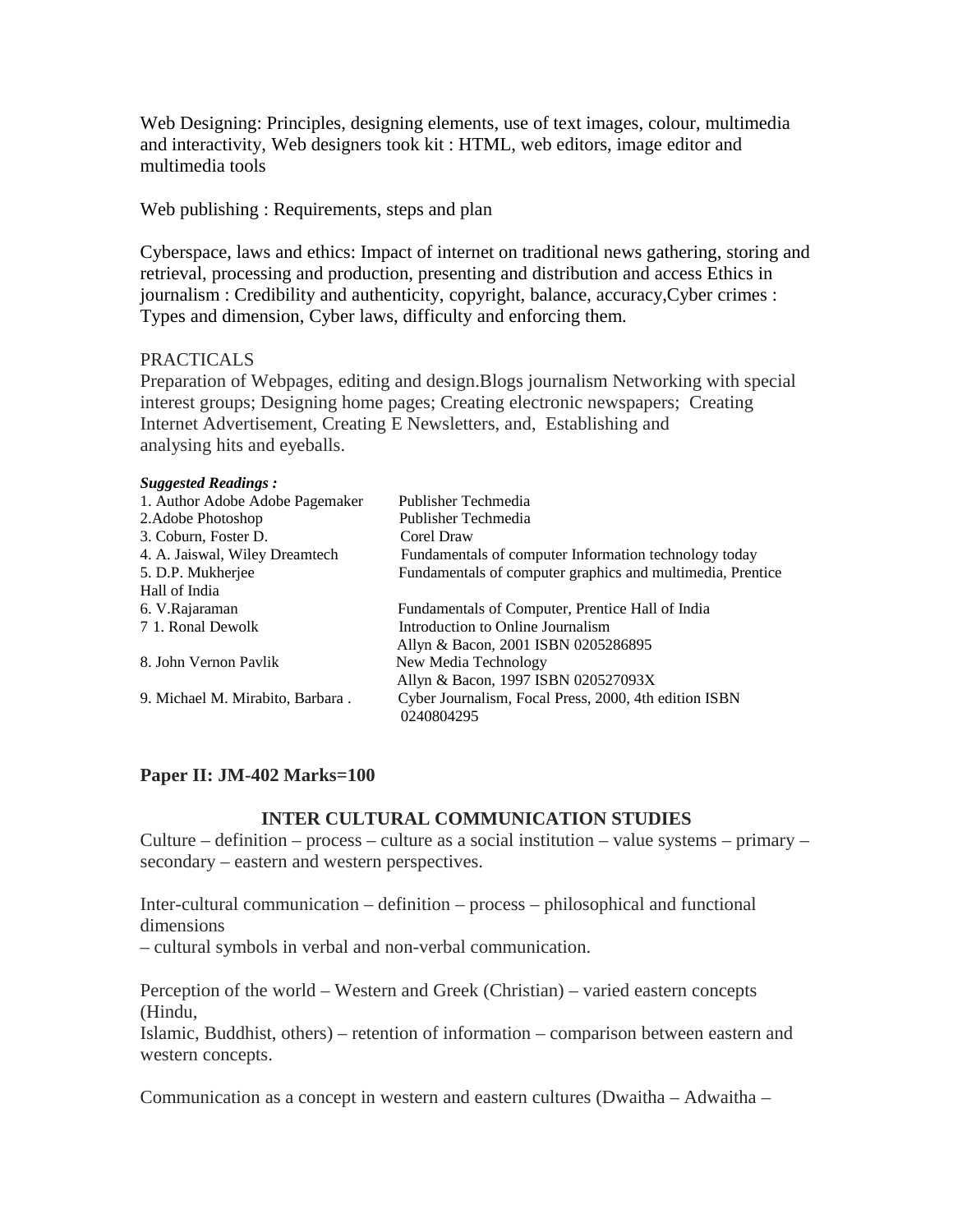Vishishtadwaitha – Chinese (DaoTsu and Confucius – Shinto Buddhism) and also Sufism.

Language and grammar as a medium of cultural communication – Panini/Patanjali – Prabhakara

– Mandanamisra – Chomsky – Thoreau and others – linguistic aspects of inter-cultural communication.

Modern mass media as vehicles of inter-cultural communication – barriers in intercultural

communication – religious, political and economic pressures; inter-cultural conflicts and communication; impact of new technology on culture; globalization effects on culture and

communication; mass media as a culture manufacturing industry – mass media as a cultural

institution; mass culture typologies – criticism and justification.

Culture, communication and folk media – character, content and functions – dance and music

as instruments of inter-cultural communication; UNESCO's efforts in the promotion of intercultural communication – other organizations – code of ethics.

#### *Suggested Readings:*

| 1. Sean Mc Bride       | Many voices one world, UNESCO |  |
|------------------------|-------------------------------|--|
|                        | Publication, 1986             |  |
| 2. Kaarle Nordenstreng | Politics of News              |  |
| 3. Cees Hamelink       | Trends in World Communication |  |

#### **Additional Readings**

- 1. Kretch and Krechfield- Individual and society
- 2. Bettinghous- Persuasive Communication
- 3. Edgar and Rahim- Communication Policies in Developing countries
- 4. Schramm- Mass media and National Development
- 5. Cheng- Media policies and National Development- Characteristics of sixteen countries
- **6.** Srinivas M. Communication for Development in Third world countries.
- **7.** Mankekar- Media and the Third World
- **8.** Boyd Barett- The International News Agencies.
- **9.** UNESCO Report- Many Voices , One world.
- **10.** Fredrick William- The Communication evolution.